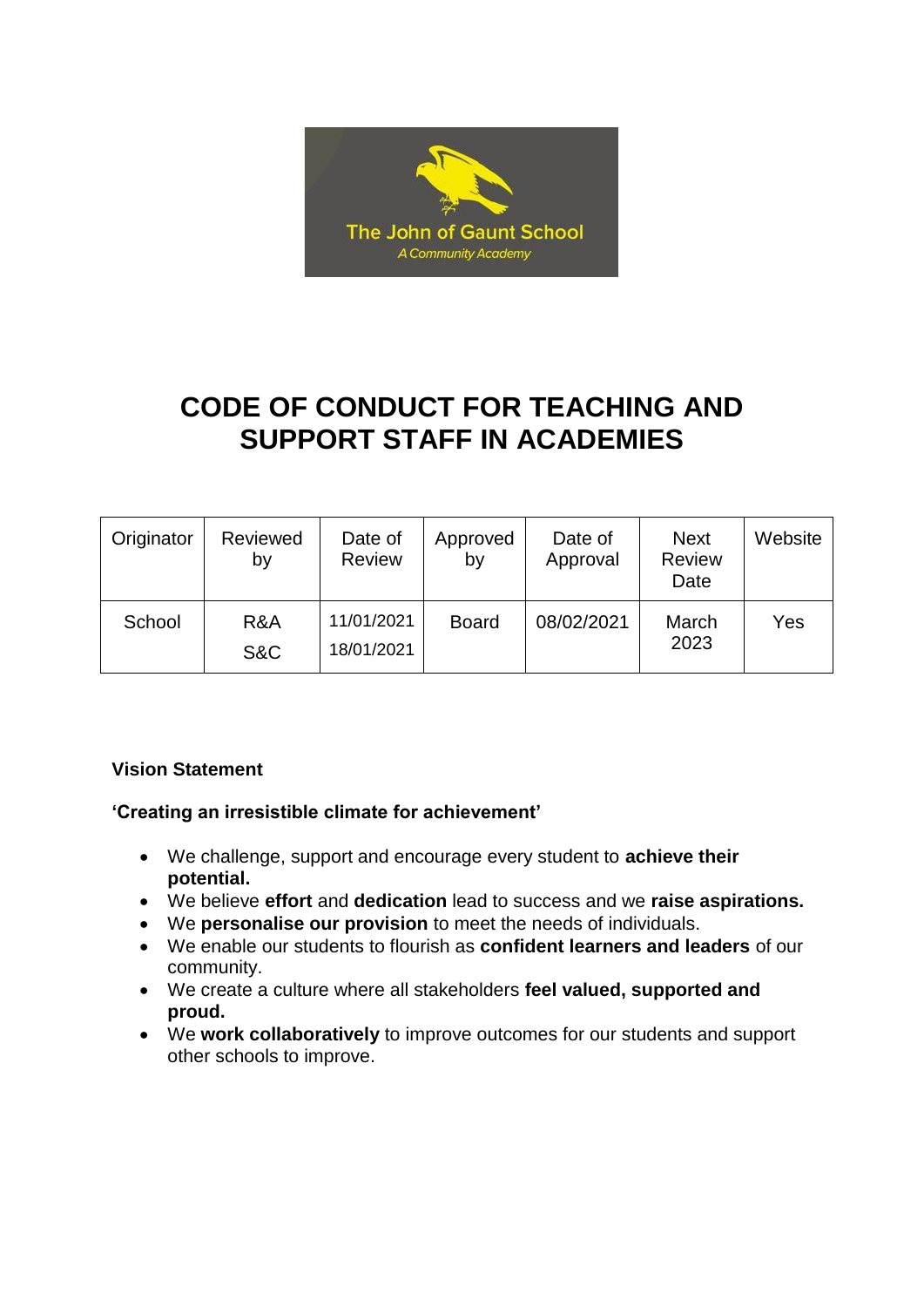## **Index**

## **Part 1: General Staff Conduct**

| <b>Section</b>                                                                                                                                                                                                                                                                                                                                                                                                                                                                                                                                                        | Page                                                                                               |
|-----------------------------------------------------------------------------------------------------------------------------------------------------------------------------------------------------------------------------------------------------------------------------------------------------------------------------------------------------------------------------------------------------------------------------------------------------------------------------------------------------------------------------------------------------------------------|----------------------------------------------------------------------------------------------------|
| What is it?                                                                                                                                                                                                                                                                                                                                                                                                                                                                                                                                                           | 3                                                                                                  |
| Who does it apply to?                                                                                                                                                                                                                                                                                                                                                                                                                                                                                                                                                 | 3                                                                                                  |
| What are employee responsibilities?                                                                                                                                                                                                                                                                                                                                                                                                                                                                                                                                   | 3                                                                                                  |
| Teaching staff responsibilities                                                                                                                                                                                                                                                                                                                                                                                                                                                                                                                                       | 3                                                                                                  |
| What are the main points?                                                                                                                                                                                                                                                                                                                                                                                                                                                                                                                                             | 4                                                                                                  |
| Are there any exemptions?                                                                                                                                                                                                                                                                                                                                                                                                                                                                                                                                             | 8                                                                                                  |
| Headteacher responsibilities                                                                                                                                                                                                                                                                                                                                                                                                                                                                                                                                          | 8                                                                                                  |
| Further advice and information                                                                                                                                                                                                                                                                                                                                                                                                                                                                                                                                        | 8                                                                                                  |
| Part 2: Conduct in relation to safeguarding                                                                                                                                                                                                                                                                                                                                                                                                                                                                                                                           |                                                                                                    |
| <b>Section 1: Overview and Rationale</b>                                                                                                                                                                                                                                                                                                                                                                                                                                                                                                                              | 9                                                                                                  |
| <b>Section 2: Using the Code of Conduct Underlying Principles</b>                                                                                                                                                                                                                                                                                                                                                                                                                                                                                                     | 10                                                                                                 |
| <b>Definitions</b>                                                                                                                                                                                                                                                                                                                                                                                                                                                                                                                                                    | 10                                                                                                 |
| Section 3: Code of Conduct for Safe Working Practices                                                                                                                                                                                                                                                                                                                                                                                                                                                                                                                 | 12                                                                                                 |
| 1. Context<br>2. Duty of Care<br>3. Confidentiality<br>4. Making a Professional Judgement<br><b>5.</b> Power and Positions of Trust<br>6. Propriety and Behaviour<br>7. Personal Living Space<br>Gifts, Rewards & Favouritism<br>8.<br>9. Infatuations<br>10. Communication with Children & Young People<br><b>11. Social Contact</b><br><b>12. Sexual Contact</b><br><b>13. Physical Contact</b><br>14. Other Activities that require Physical Contact<br><b>15. Behaviour Management</b><br>16. Children & Young People in Distress<br>17. Intimate & Personal Care | 12<br>12<br>12<br>13<br>13<br>14<br>14<br>14<br>15<br>15<br>15<br>16<br>16<br>18<br>18<br>19<br>19 |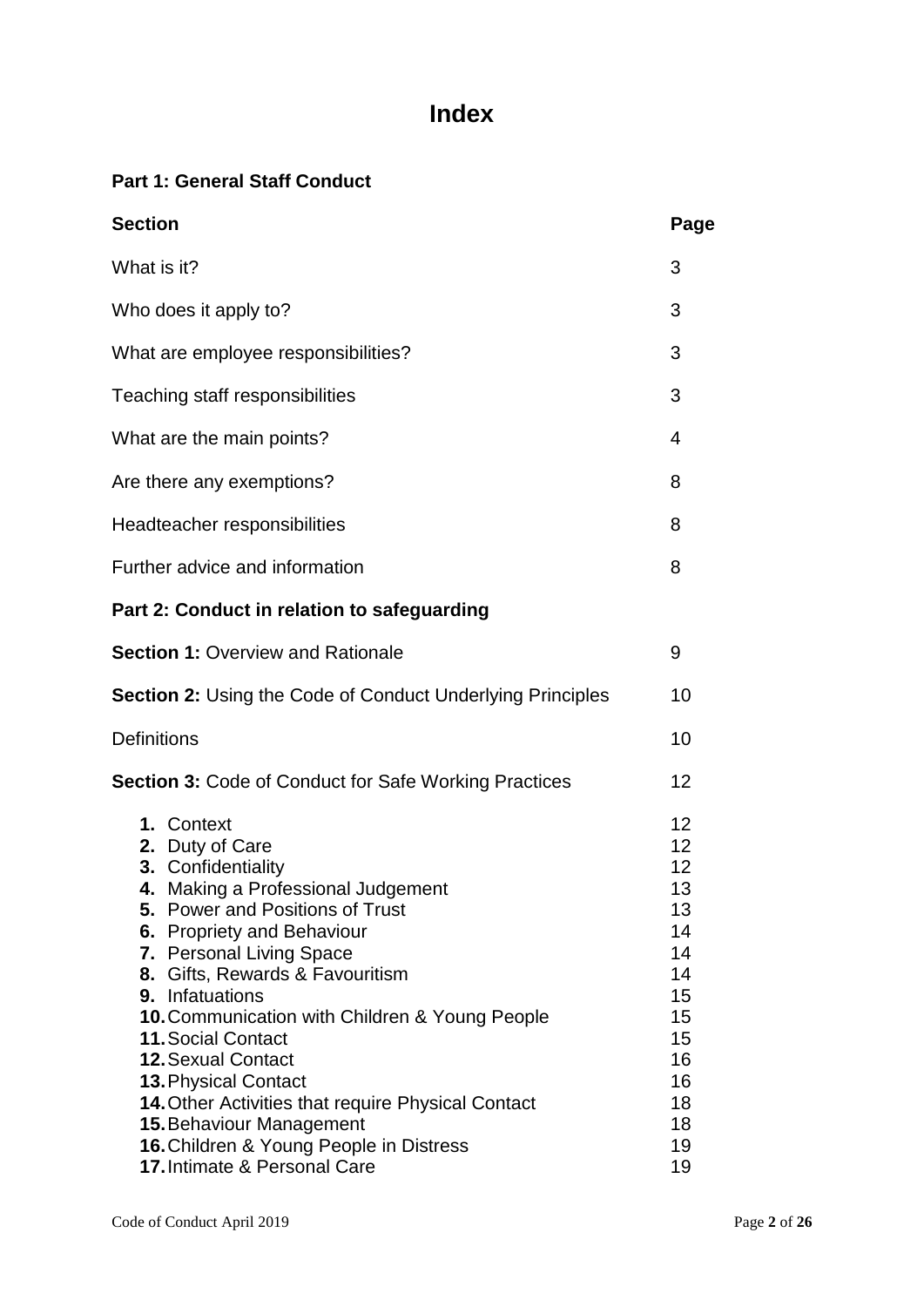| <b>18. First Aid &amp; Administration of Medication</b> | 20 |
|---------------------------------------------------------|----|
| <b>19. One to One Situations</b>                        | 20 |
| 20. Trips & Outings                                     | 20 |
| 21. Photography & Videos                                | 21 |
| 22. Access to Inappropriate Images & Internet Usage     | 21 |
| 23. Sharing Concerns & Recording Incidents              | 22 |
| 24. Speaking Up                                         | 22 |
| 25. Prevent Duty                                        | 23 |
|                                                         |    |

## **Frequently asked questions** 24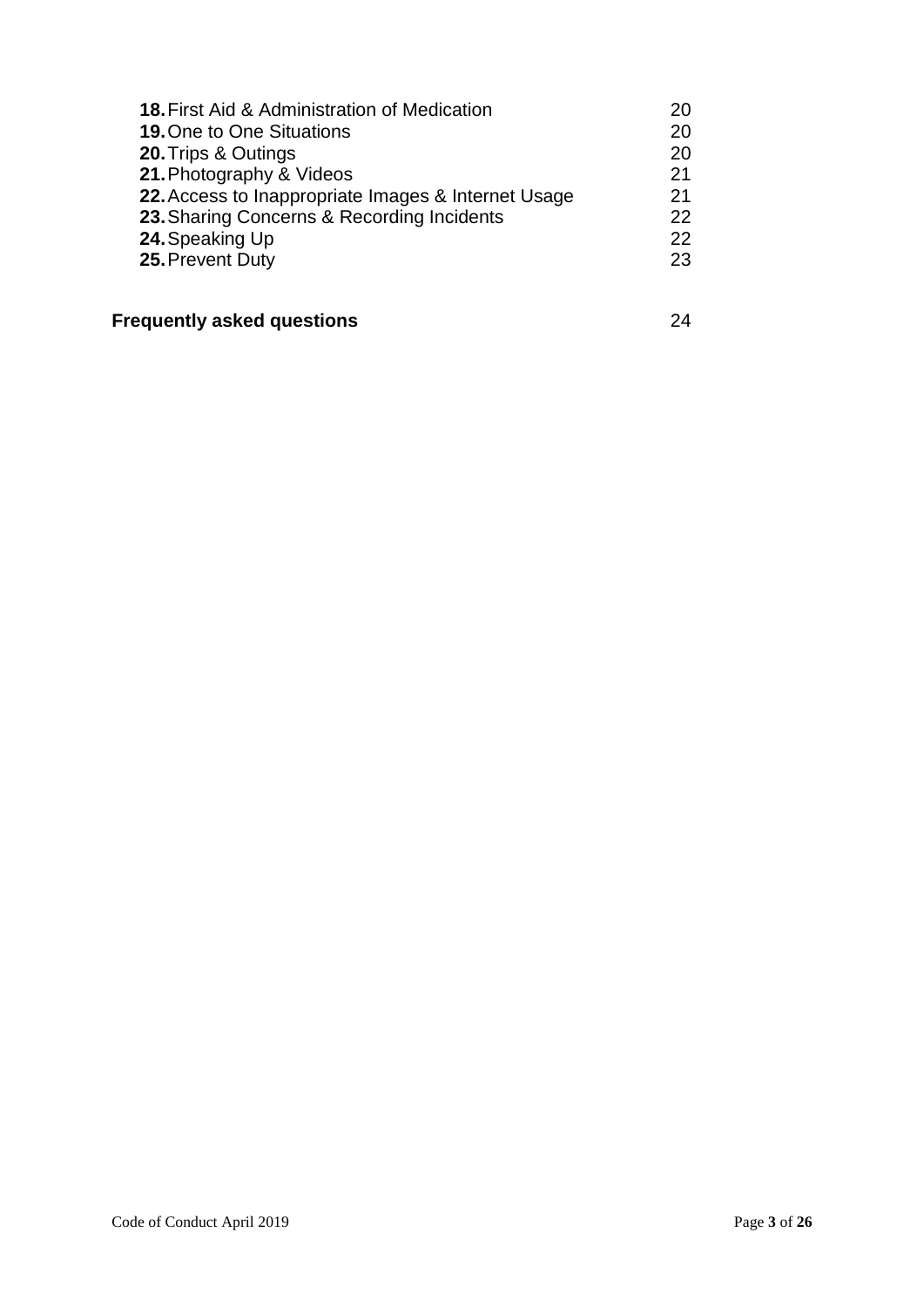## **Part 1**

## **General staff conduct**

## **What is it?**

- 1. This Code of Conduct:
- sets out minimum standards of behaviour for employees:
- provides guidelines to help maintain and improve standards;
- aims to protect the reputation of both employees and the school;
- aims to protect the rights and interests of children and young people involved with the school
- 2. This Code of Conduct is not exhaustive and does not replace the general requirements of the law, common sense and good conduct.
- 3. This Code of Conduct should be read in conjunction with a number of policies and schemes relating to conduct which are set out at the end of this document.

#### **Who does it apply to?**

4. This policy applies to all employees of The John of Gaunt School including supply workers.

## **What is my responsibility?**

- 5. School employees need to:
	- read this policy;
	- ensure they understand it:
	- ask if there are any points that are unclear:
	- use this Code of Conduct, alongside other school policies, to guide them in their role.
- 6. Breach of any part of this Code of Conduct may lead to action being taken under the School's Disciplinary Procedure, which could result in dismissal. Please refer to the disciplinary procedure for more information.

#### Additional Teaching staff responsibilities

- 7. In addition to this policy, all teaching staff must adhere to:
	- the terms and conditions outlined in the school teachers pay and conditions document (STPCD). A copy of STPCD can be downloaded from <https://www.gov.uk/> .
	- the Teachers Standards as set out by the Department for Education. These cover both teaching standards and personal and professional conduct. Teacher's performance will be regularly reviewed against these professional standards.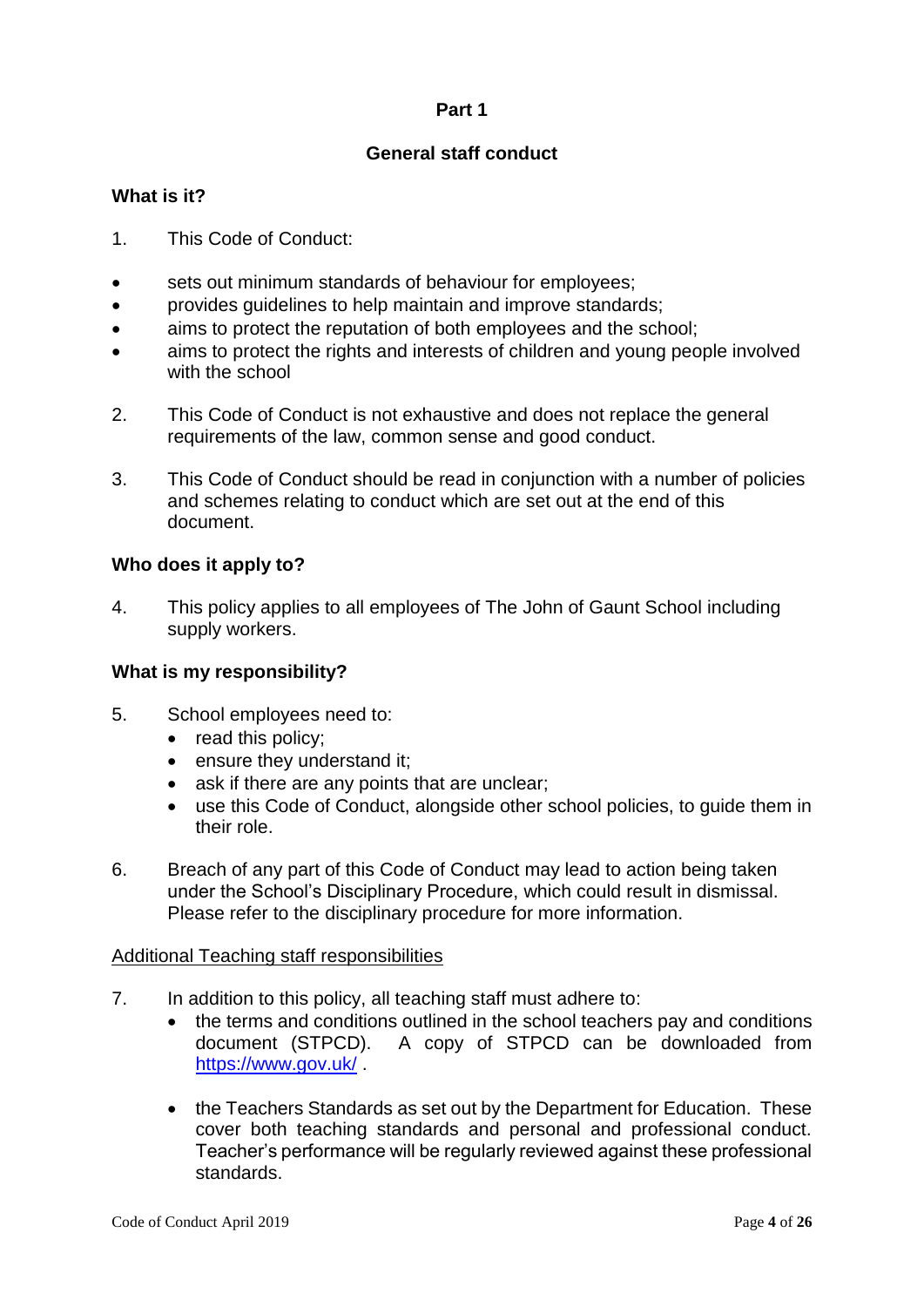#### **What are the main points?**

- 8. All staff who work in schools set examples of behaviour and conduct which can be copied by pupils/students. Staff must therefore avoid using inappropriate or offensive language at all times.
- 9. All staff must, demonstrate the highest standards of conduct at all times in order to encourage our pupils/students to do the same.
- 10. Employees represent the School and are trusted to act in a way which promotes the School's interests and protects its reputation. This Code helps all staff to understand what behaviour is and is not acceptable
- 11. Employees are accountable for their actions and should ask the Headteacher for advice if they are not sure of the appropriate action to take.

#### Interests

- 12. Conflicts of interest may occur if a decision of the school could affect an employee, or close friends and relatives, either positively or negatively.
- 13. Interests could include:
	- involvement with businesses which have existing or proposed contracts with the school;
- 14. Employees should ask themselves the question "Would a member of the public think that they or their family would benefit from the connection between their personal interest and their employment with the school?"
- 15. If the answer is yes then they must declare their interest to the Headteacher in writing.
- 16. Employees may hold their own personal and political views but must act professionally at work and not allow these views to interfere with their work.

#### Outside Commitments

- 17. Employees should ensure that their activities outside work do not conflict with their duty to the school.
- 18. All employees should consult the Headteacher before engaging in any other business or accepting additional employment.
- 19. Any additional employment should not conflict with the school's interests or have the potential to bring the school into disrepute.
- 20. Employees may not set up a business, or accept a job with a business, which is in direct competition with the school. Employees should check with the Headteacher where further clarification is required.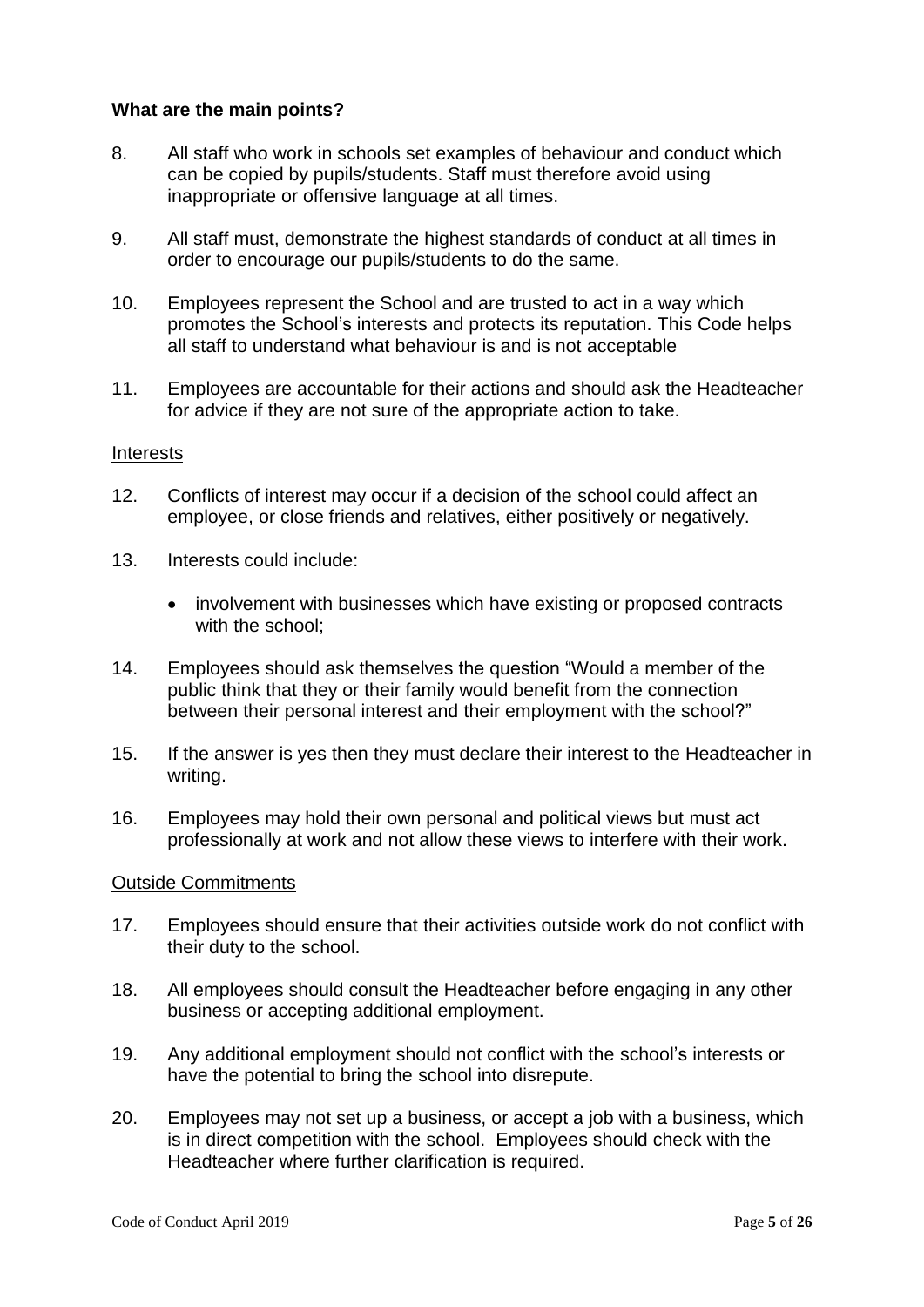- 21. If an employee works for another organisation they may not act as a messenger between that organisation and the school. Formal channels of communication must be maintained.
- 22. Any secondary employment must not be carried out during an employee's contracted school working hours, nor whilst on standby for official call-out purposes unless such employment can be undertaken from their home.
- 23. It is an employee's responsibility to monitor the number of hours they work and to ensure that they are rested and refreshed and able to carry out their role. On average employees should not work more than 48 hours in total each week unless they have opted out of the Working Time Regulations. If an employee requires assistance to manage their workload they should seek support and guidance from their line manager(s).

#### Confidentiality and GDPR

- 24. Under the General Data Protection Regulations 2016 (GDPR), there are strict legal guidelines in place as to how data should be both 'controlled' and 'processed', which the school is fully aware of and complies with. These regulations apply to 'personal data', 'special categories of personal data' and personal data relating to 'criminal convictions and offences'.
- 25. Employees are expected to comply with these requirements at all times and further information can be found in the Data Protection Policy.
- 26. Employees must take all reasonable steps to ensure that the loss, destruction, inaccuracy or improper disclosure of information does not occur as a result of their actions. This includes information relating to school business and pupil data.
- 27. Employees must not disclose personal or financial information about any other member of staff without the express consent of that individual or authorisation from the Headteacher.
- 28. Confidential information, belonging to the school, should not be disclosed to any person not authorised to receive it.
- 29. Employees must not use any information obtained in the course of their employment to cause damage to the school or for personal gain or benefit. Nor should they pass information on to others who may use it in such a way.
- 30. Employees should also be aware that under Section 13 Education Act 2011 that it is a criminal offence to disclose the identity of a teacher who is the subject of an allegation of a criminal offence made by or on behalf of a pupil until a teacher is charged with this offence. This includes disclosing any information that could make that person identifiable. Further details are available from the Headteacher.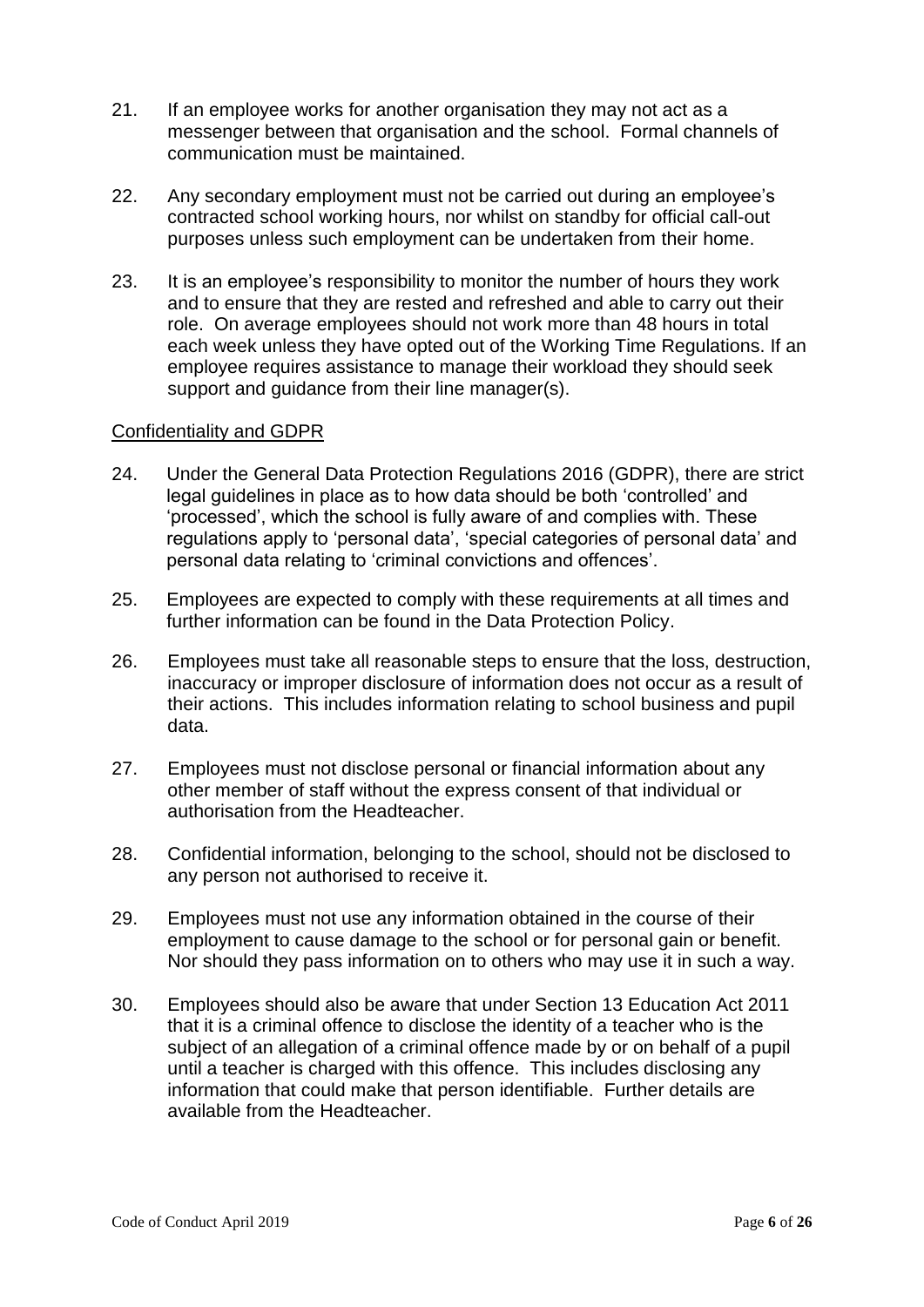#### Responsible use of Social Media

- 31. The John of Gaunt School understands the popularity and benefits of social media sites if used responsibly. Such sites allow for, and promote, general communication, online discussion and provide the ability to share information about yourself and others quickly and easily.
- 32. If an individual's personal internet presence does not make any reference to The John of Gaunt School, and its employees, students or partners cannot be identified, then the content is unlikely to be of concern to the School.
- 33. Individuals covered by this policy must not use social media sites to make comments about, or post contact details or photographs of, other employees, students or other associates of the School, or the school itself, where these might be deemed as offensive or breaching privacy. Comments or other postings of this nature may constitute unacceptable behaviour. This includes where individuals or the school are not named, but can be readily identified by themselves or others from the information posted.
- 34. Individuals must not disclose confidential information relating to the School, its staff, students or business partners.
- 35. Internet traffic is monitored and reported by the IT Support Team and can be traced to the individual user. Discretion and professional conduct is essential.
- 36. Online conduct out of school could have an impact on an employees' role and reputation within school. Civil, legal or disciplinary action could be taken if employees are found to bring the profession or institution into disrepute, or if something is felt to have undermined confidence in their professional abilities.
- 37. Paragraphs 33 and 34 above are in line with the School's Online Safety Policy.

#### Time, facilities and publications

- 38. Employees must spend all of their contracted hours working for the school.
- 39. Employees may not make personal use of the school's property or facilities (stationery, photocopiers, car parks etc.) unless authorised to do so by the Headteacher. Computers and software may only be used in line with the school's Acceptable Use Policy.
- 40. Employees may only use the school telephones to make or receive private calls in exceptional circumstances.
- 41. In line with the school's Behaviour Policy, employees are expected to set a positive example to students in relation to use of personal mobile devices during school hours. Whilst use of these in school is not explicitly prohibited, all employees are expected to exercise discretion and limit the use of devices to only when necessary. This should be occasional and only at times when they are not in the company or vicinity of students, during which times mobile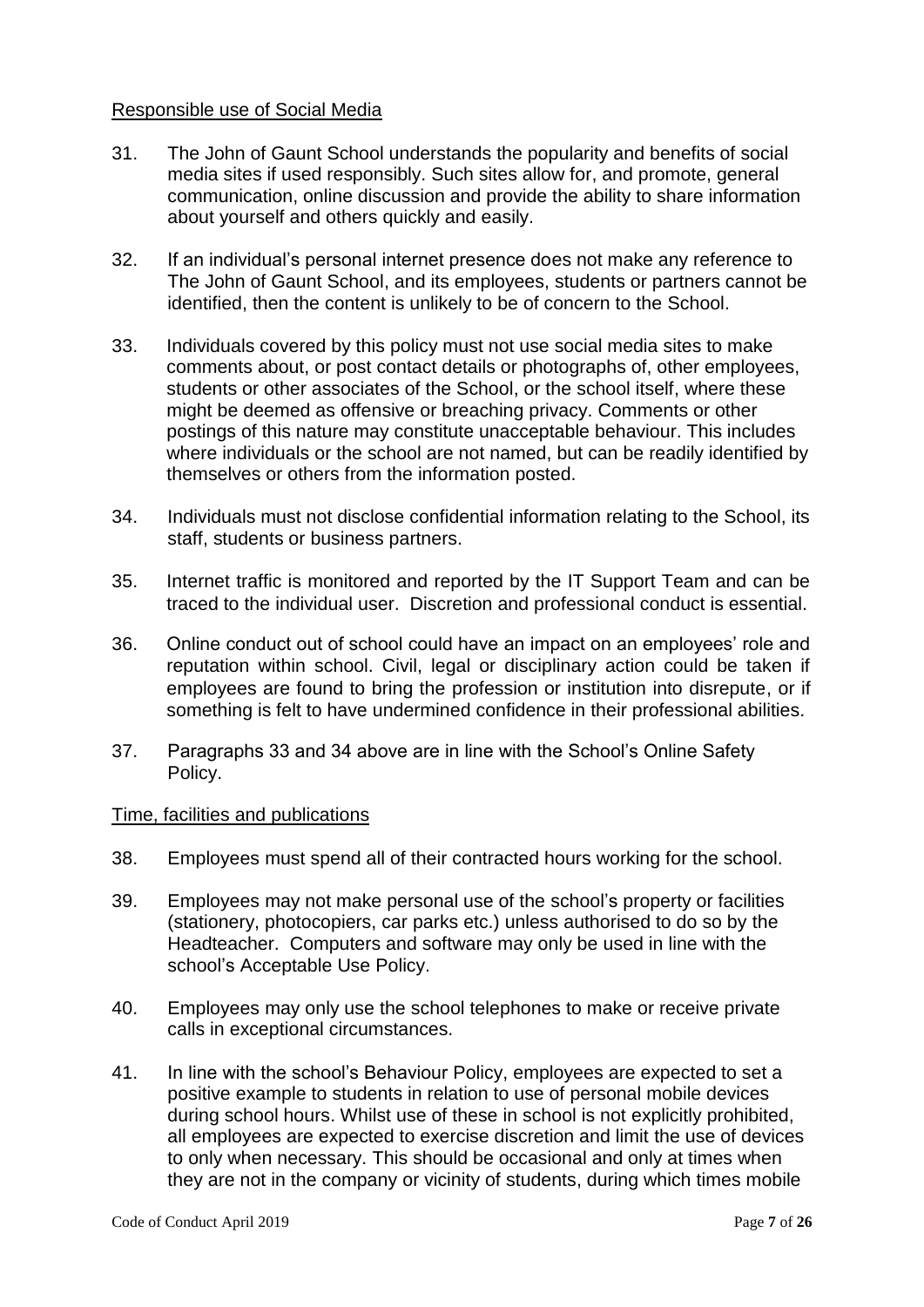devices should not be visible. The exception to this is when staff are on duty or need to be contacted as a matter of urgency – e.g. SLT members / site staff.

- 42. Any public funds entrusted to an employee must be used in a responsible and lawful manner in line with JOG policies and procedures.
- 43. Employees who want to publish any material which they have written in connection with their duties or in which they describe themselves as holding a position within the school must first gain the consent of the Headteacher.
- 44. If, in the course of their work, an employee creates a copyright work (for example a procedures manual or a software programme); patentable invention; design capable of registration; this would become the property of the school and, if appropriate, they would be required to cooperate in the registration formalities.
- 45. Employees may retain fees for any lectures delivered with the prior agreement of the Headteacher.

#### **Equality**

- 46. The school is firmly committed to the principles of equality and diversity and has a positive duty to promote these within the community it serves.
- 47. Employees must treat colleagues, pupils, parents, carers, governors and members of the public and the local community with respect and must not discriminate unlawfully against any person.
- 48. Employees involved in making appointments should ensure that decisions are based only on the ability of the candidate to undertake the duties of the post. If any applicant is a close personal friend or relative they should not be involved in the appointment process.
- 49. Employees should not be involved in any decisions relating to discipline, pay or promotion of close personal friends or relatives.

#### Gifts, Hospitality and Sponsorship

- 50. Employees must not accept any fee or reward for work done other than their pay and allowances as set out in their contract of employment except as set out in paragraphs (\*a) and (\*b) below.
- 51. It is an offence under the Prevention of Corruption Acts for employees to accept gifts, loans, fees or rewards as an inducement to act in a certain way in their official capacity.
	- (\*a) Employees may accept small items (e.g. inexpensive pens, diaries, flowers, chocolates). They should check the process for this with the Headteacher.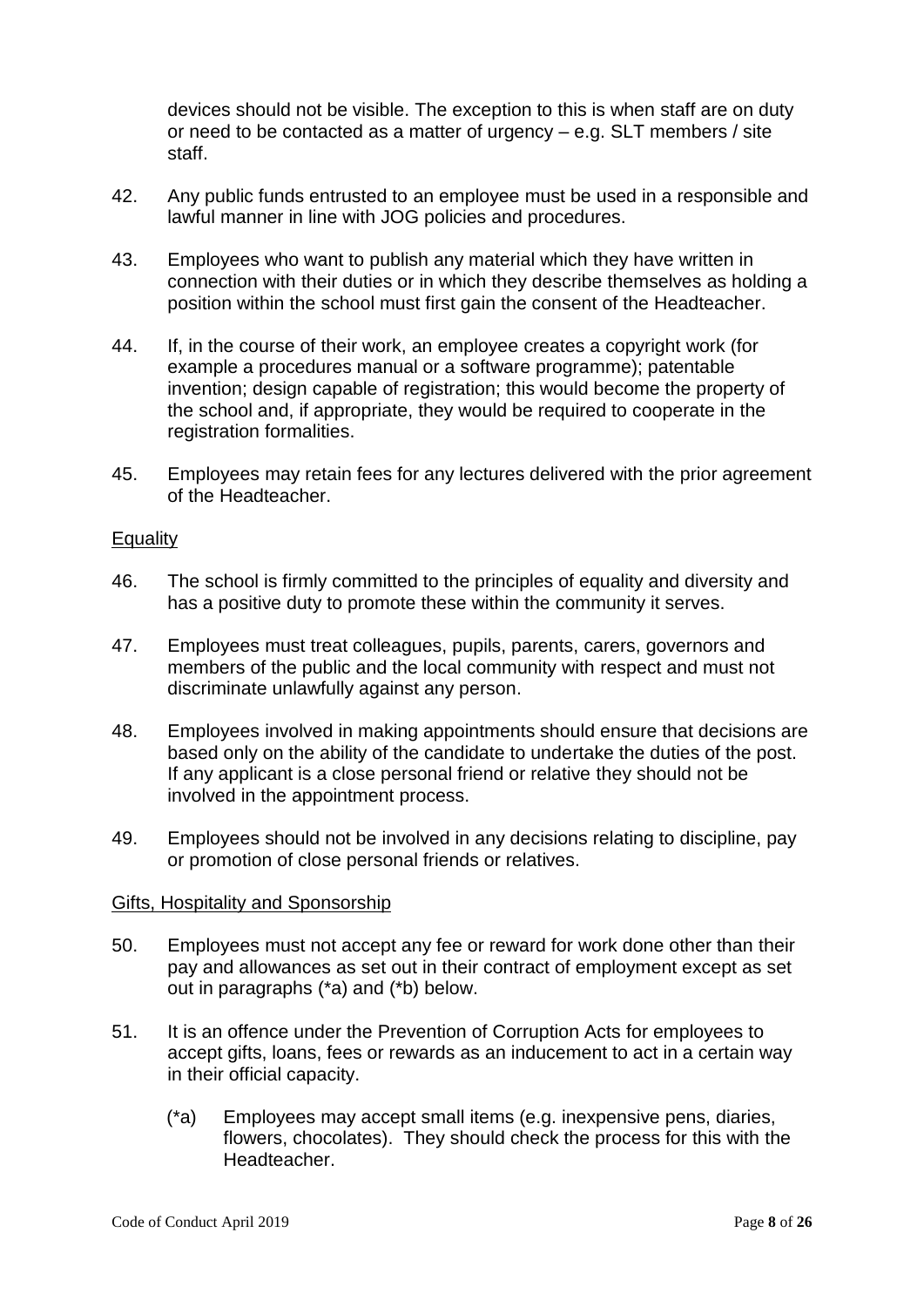- (\*b) Employees may only accept an offer of a more significant gift (as a guide worth more than £25) or hospitality (e.g. visits, meals, sporting events etc.) if there is a genuine need to do so in order to represent the school in the community.
- 52. Gifts, benefits and hospitality offered to employees or members of their family as a consequence of their employment must be declared to the Finance Manager in writing whether accepted or not.
- 53. Employees should never accept significant gifts or hospitality from pupils, parents, carers, actual or potential contractors or outside suppliers.
- 54. If an external organisation wishes, or is sought, to sponsor a school activity the rules concerning acceptance of gifts or hospitality apply. Particular care must be taken when dealing with contractors or potential contractors. The Headteacher must be involved in any decision.
- 55. Where the school wishes to sponsor an event or service no employee or member of their family must benefit unless full disclosure of interest has been made to the Headteacher. All sponsorship must be recorded.

#### Dress and personal protective equipment

- 56. Employees should ensure that their dress is appropriate to the professional nature of their role at the school, the activities they are involved in and any health and safety requirements related to these. Further information can be found within the school dress code.
- 57. Suitable personal protective equipment will be issued and must be worn where a risk assessment indicates it is appropriate.

#### Speaking to the media

58. It is advisable for any approaches regarding school related issues, from all press, radio or TV stations or specialist press to be directed to the **Headteacher** 

#### **Misconduct**

- 59. All employees should conduct themselves in a professional manner at work. Serious misconduct and/or criminal offences committed during or outside of working hours which bring them or the school into disrepute may be the subject of disciplinary action which could lead to dismissal.
- 60. Employees are required to inform the Headteacher of any police investigation, charge, caution, reprimand, fine or conviction immediately. All such disclosures will be handled sensitively and in confidence but this may result in a suspension from duties while an investigation takes place.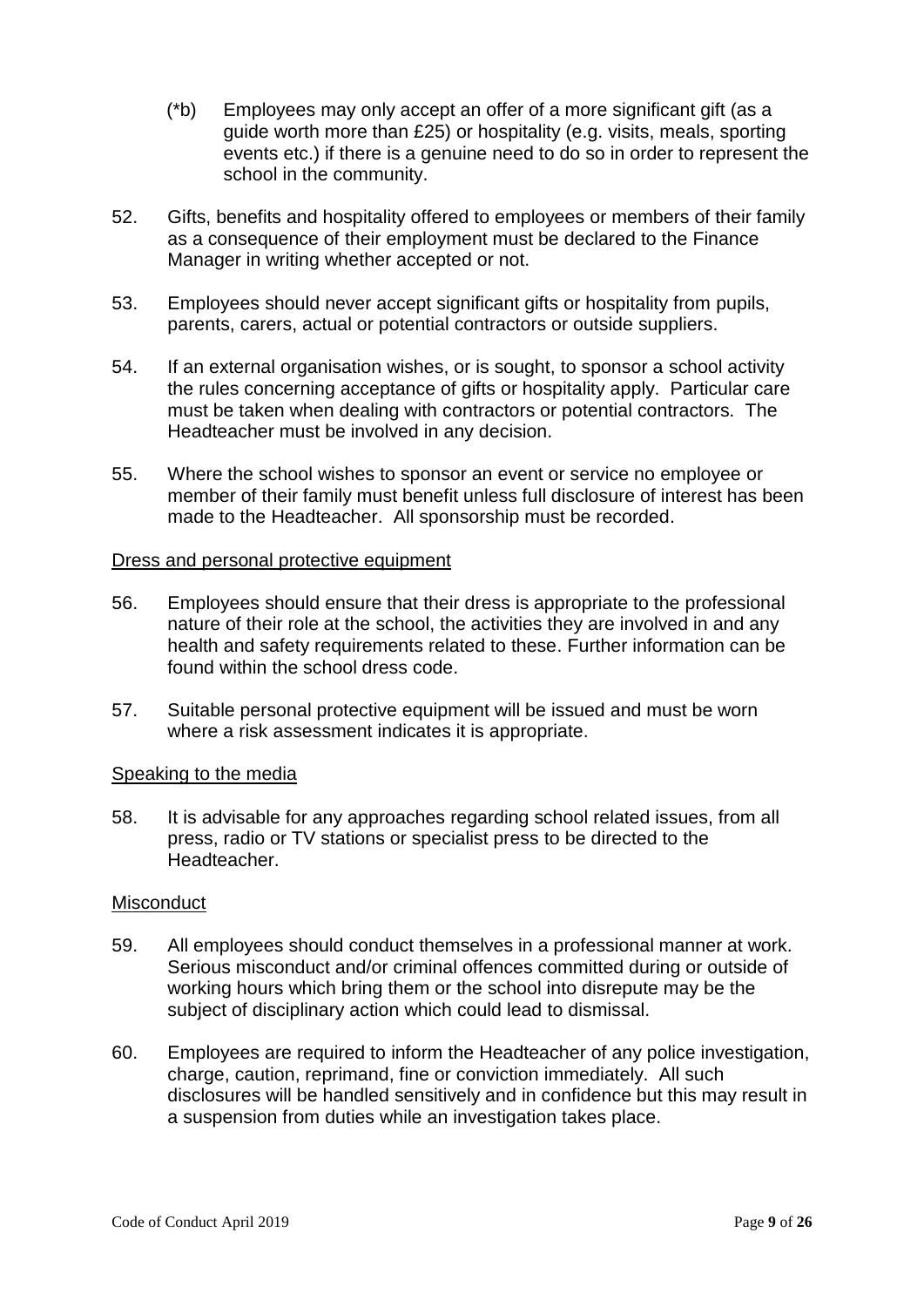#### **Are there any exemptions?**

- 61. No however some parts of the Code of Conduct will have more of an effect on senior, managerial and professional staff than others.
- 62. Many employees are responsible under their own professional codes of conduct. In cases where professional codes of conduct appear to conflict with the school's own code advice should be obtained from the Headteacher.

#### **Headteacher responsibilities:**

- 63. Provide additional advice and guidance on any points within the Code of Conduct.
- 64. Signpost employees to relevant policies, documents and guidelines.

#### **Further advice and information**

65. The school may also operate a number of policies and schemes relating to conduct at work which employees are required to follow for further information or clarification employees should speak to the Headteacher.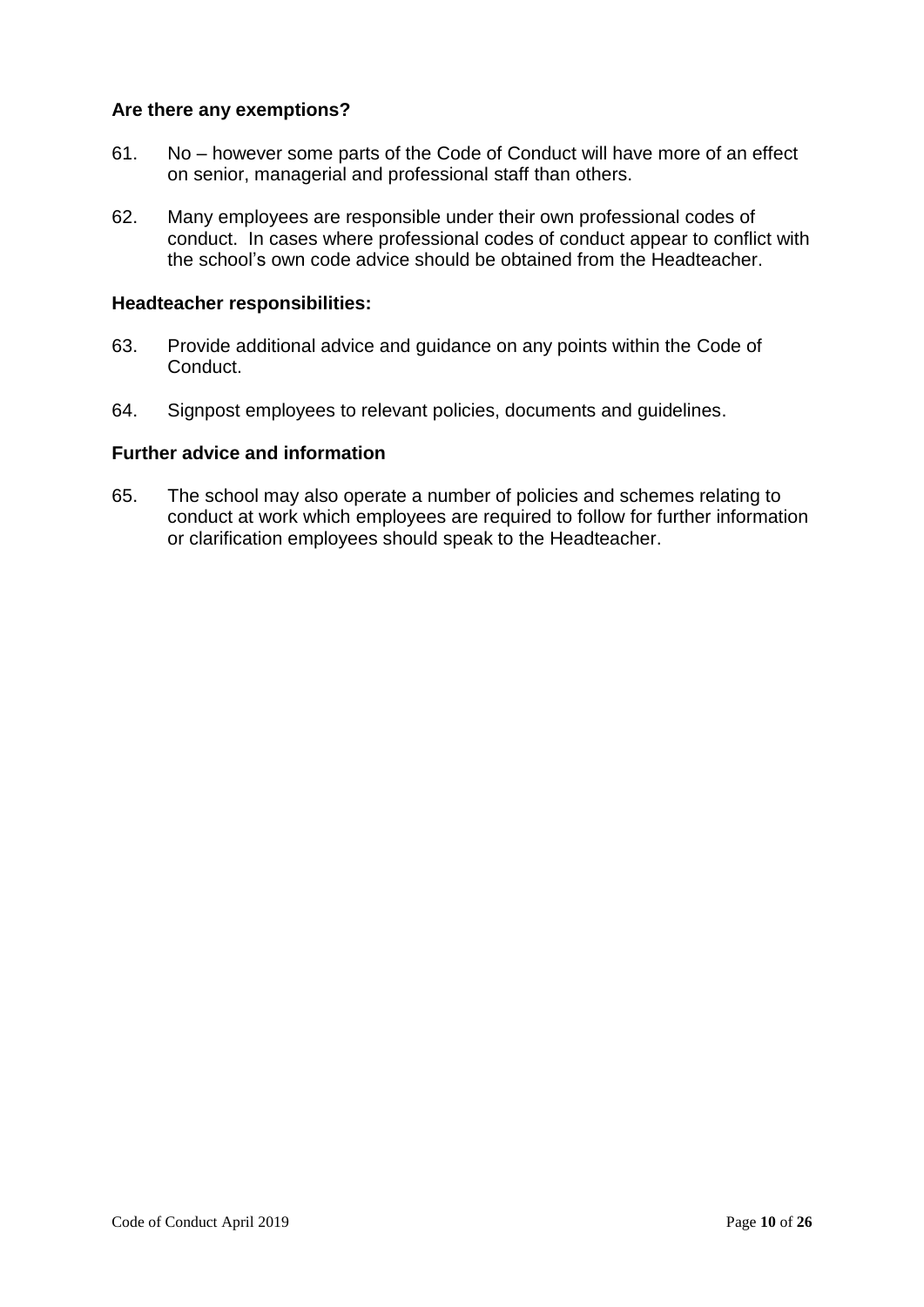#### **Part 2**

## **Conduct in relation to safeguarding**

This document should be read in conjunction with The John of Gaunt School's policies and procedures available on the intranet, which staff are expected to refer to. In particular staff should have particular regard to the Equality and Diversity Policy, Safeguarding and Child Protection Policy and Procedures, Safety Online (Esafety) Policy, Speak Up Procedure and the DfE document Keeping Children Safe in Education, information for all school and college staff (Section 1 of KCSIE September 2018) and you are to work according to its guidance. If you have any questions about it or related Safeguarding matters you must speak to the Designated Safeguarding Lead (DSL).

#### **Section 1: Overview and Rationale**

All adults working or volunteering at The John of Gaunt School who come into contact with children and young people must comply with this Code of Conduct as part of their contractual and professional obligations and in order to meet their duty of care to safeguard and promote the welfare of pupils. This Code of Conduct provides clear advice on appropriate and safe behaviours for all adults working with children in paid or unpaid capacities, in all settings and in all contexts. The Code of Conduct aims to:

- keep children safe by raising awareness of and clarifying which behaviours constitute safe practice and which behaviours should be avoided;
- assist adults working with children to work safely and responsibly and to monitor their own standards and practice;
- support safer recruitment practice;
- minimise the risk of misplaced or malicious allegations made against adults who work with children and young people;
- reduce the incidence of positions of trust being abused or misused.

Whilst every attempt has been made to cover a wide range of situations, it is recognised that this Code of Conduct cannot cover all eventualities. There may be times when professional judgements have to be made in situations not covered by this document. However, it is expected that in these circumstances individuals will always advise their line manager of the justification for any such action already taken or proposed. This Code of Conduct is also designed to help prevent misplaced or malicious allegations which can be distressing and difficult for all concerned. Equally, it must be recognised that some allegations will be genuine and there are adults who will deliberately seek out, create or exploit opportunities to abuse children. It is therefore essential that all possible steps are taken to safeguard children and young people and ensure that the adults working with them are safe to do so.

It is also recognised that not all adults who work with children and young people work at The John of Gaunt School do so as paid or contracted employees. The principles and guidance outlined in this document still apply and should be followed by all adults whose work brings them into contact with children and young people.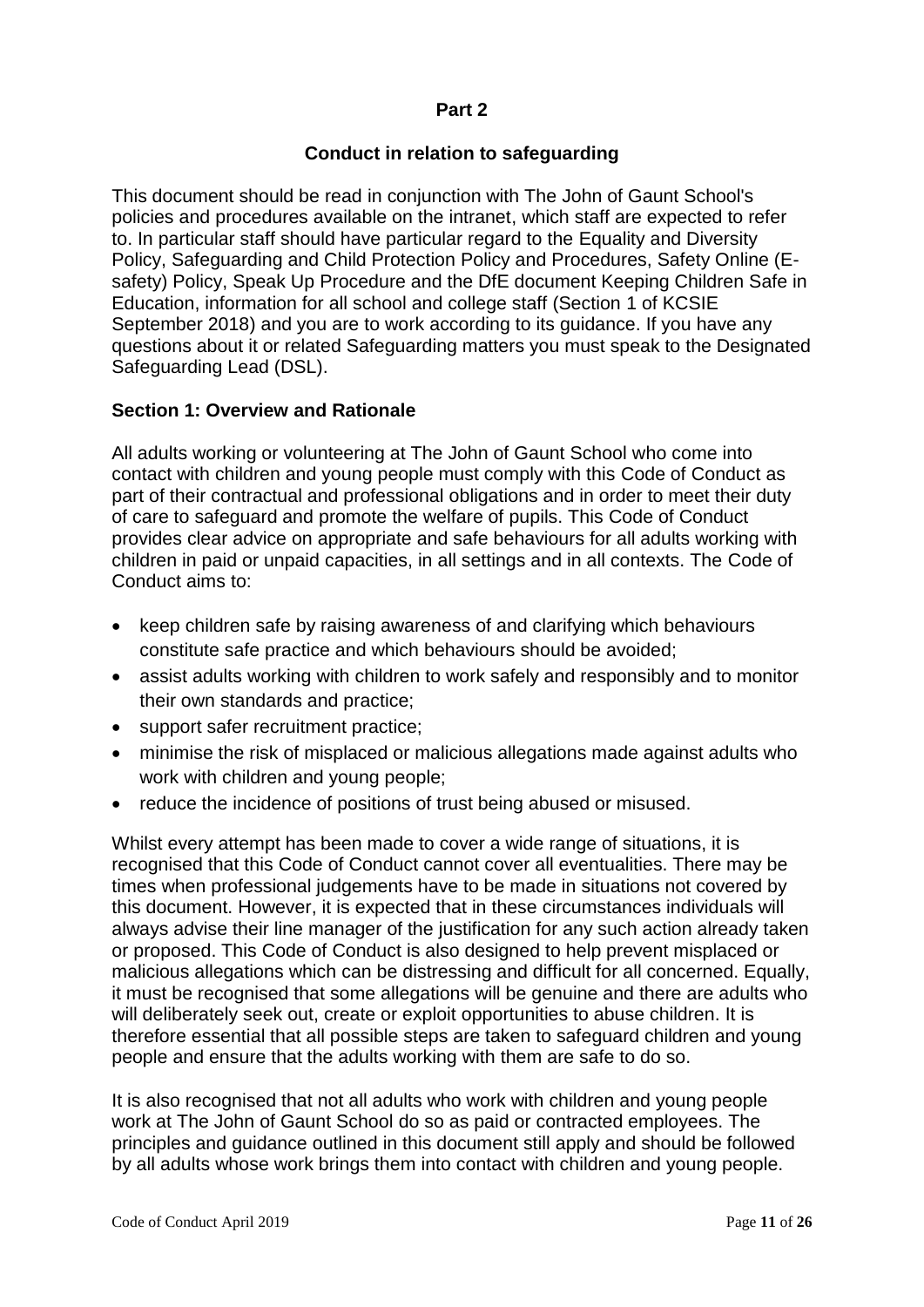The guidance contained in this document has due regard to current legislation and statutory guidance.

## **Section 2: Using the Code of Conduct Underlying Principles**

All those who work at The John of Gaunt School must be familiar with this Code of Conduct and comply with the School's Safeguarding Policy and Procedures together with other policies relevant to their work. This includes voluntary work. Adults whose practice deviates from this Code of Conduct may bring into question their suitability to work with children and young people. Any adult who is unclear about their obligations or how any aspect of this Code of Conduct relates to them should seek further guidance from their line manager. It is the responsibility of all adults working for The John of Gaunt School to safeguard and promote the welfare of children and young people.

This responsibility extends to a duty of care for those adults employed, commissioned or contracted to work with children and young people.

- Adults who work with children are responsible for their own actions and behaviour and therefore should avoid any conduct which would lead any reasonable person to question their motivation and intentions.
- Adults should work and be seen to work, in an open and transparent way.
- The same professional standards should always be applied regardless of culture, disability, gender, language, racial origin, religious belief and/or sexual identity.
- Adults should continually monitor and review their practice and ensure they follow the guidance contained in this document and in other policies relevant to their work at the School.

## **Definitions**

**Children and Young People**: Throughout this document references are made to `pupils, children and young people'. These terms are interchangeable and refer to children who have not yet reached their 18th birthday. This guidance, however also has value for those working with vulnerable adults, and for adults who work with pupils who have reached their eighteenth birthday while still at school.

**Adults**: References to 'adults' or 'volunteers' refer to any adult who is employed, commissioned or contracted to work with or on behalf of, children and young people, in either a paid or unpaid capacity.

**Manager / line manager**: The term 'manager' or 'line manager' refers to those adults who have responsibility for managing services including the supervision of employees and/or volunteers at any level.

**Employer**: The term 'employer' refers to The John of Gaunt School. In the context of this document, the term 'employer' is also taken to include 'employing' the unpaid services of volunteers.

**Safeguarding**: The process of protecting children from abuse or neglect; preventing impairment of their health and development, and ensuring they are growing up in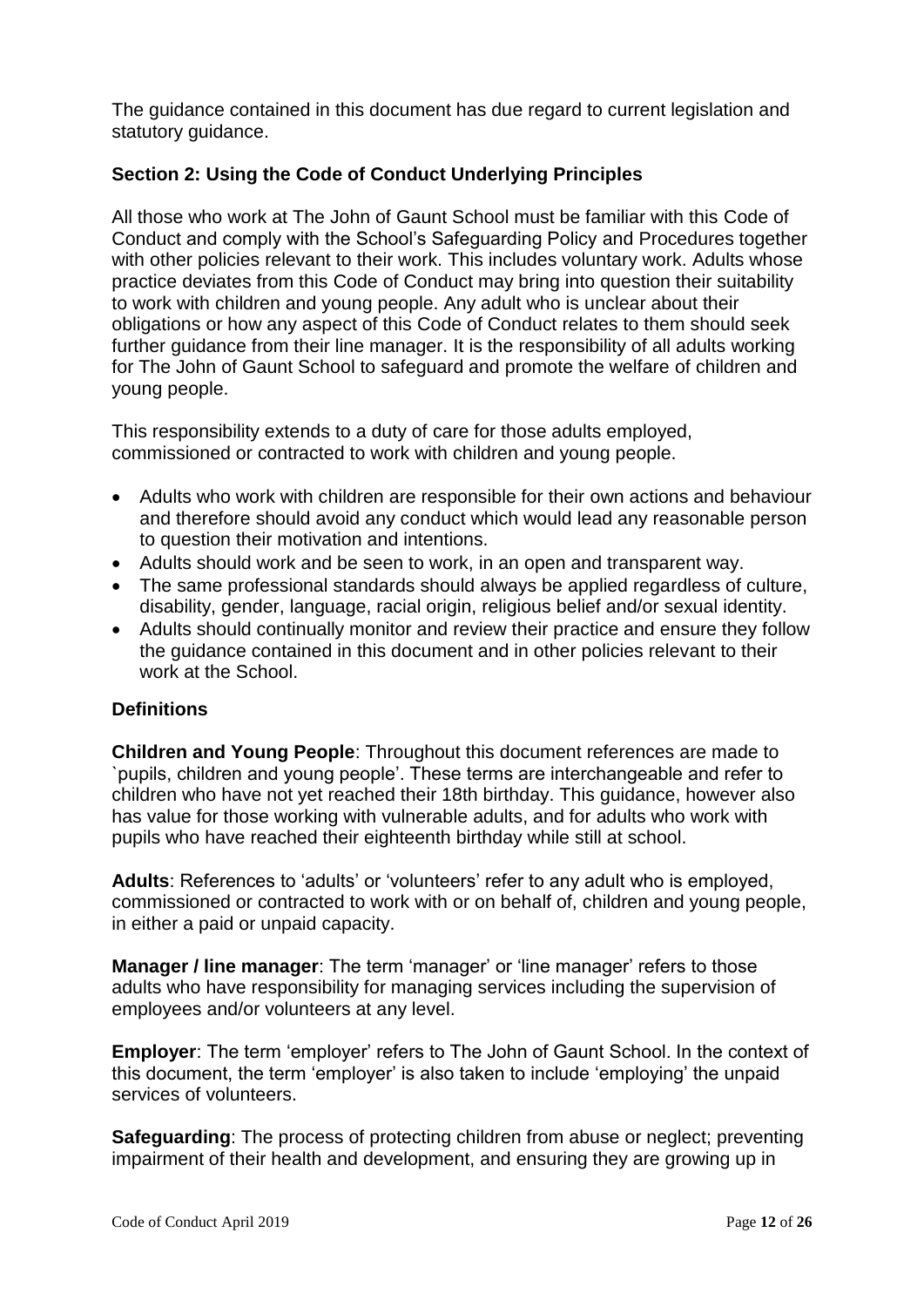circumstances consistent with the provision of safe and effective care that enables children to have optimum life chances and enter adulthood successfully.

**Duty of Care**: The duty which rests upon an individual or organisation to ensure that all reasonable steps are taken to ensure the safety of a child or young person involved in any activity or interaction for which that individual or organisation is responsible. Any person in charge of, or working with children and young people in any capacity is considered, both legally and morally to owe them a duty of care. This document is relevant to both individuals and organisations working with or on behalf of children and young people. Where an individual works independently and does not work as part of an organisation references made to the 'senior manager' should be taken to refer to parents or those with parenting responsibilities.

## **Section 3: Code of Conduct for Safe Working Practices**

| 1. Context<br>All adults who work with children and<br>young people have a crucial role to play in<br>shaping their lives. They have a unique<br>opportunity to interact with children and<br>young people in ways that are both<br>affirming and inspiring. This Code of<br>Conduct has been produced to help adults<br>working in our setting to establish safe and<br>responsive environments which safeguard<br>young people and reduce the risk of adults<br>being unjustly accused of improper or<br>unprofessional conduct.                                                                                                                                                                                                                                                                                                                                                                                                                                  | This means that these guidelines:<br>apply to all adults working in all settings<br>whatever their position, role, or<br>responsibilities<br>may provide guidance where an<br>$\bullet$<br>individual's suitability to work with<br>children and young people has been<br>called into question.                                                                                                                                                                                                                                                                                                                                                                                                                    |
|---------------------------------------------------------------------------------------------------------------------------------------------------------------------------------------------------------------------------------------------------------------------------------------------------------------------------------------------------------------------------------------------------------------------------------------------------------------------------------------------------------------------------------------------------------------------------------------------------------------------------------------------------------------------------------------------------------------------------------------------------------------------------------------------------------------------------------------------------------------------------------------------------------------------------------------------------------------------|--------------------------------------------------------------------------------------------------------------------------------------------------------------------------------------------------------------------------------------------------------------------------------------------------------------------------------------------------------------------------------------------------------------------------------------------------------------------------------------------------------------------------------------------------------------------------------------------------------------------------------------------------------------------------------------------------------------------|
| 2. Duty of Care<br>All adults who work with, and on behalf of<br>children are accountable for the way in<br>which they exercise authority; manage<br>risk; use resources; and safeguard<br>children and young people.<br>Whether working in a paid or voluntary<br>capacity, these adults have a duty to keep<br>children and young people safe and to<br>protect them from sexual, physical and<br>emotional harm. Children and young<br>people have a right to be treated with<br>respect and dignity.<br>It follows that trusted adults are expected<br>to take reasonable steps to ensure the<br>safety and well-being of children and<br>young people.<br>Failure to do so may be regarded as<br>neglect. Everyone expects high standards<br>of behaviour from adults who work with<br>children and young people.<br>When individuals accept such work, they<br>need to understand and acknowledge the<br>responsibilities and trust inherent in that<br>role. | This means that adults must:<br>understand the responsibilities, which are<br>$\bullet$<br>part of their employment or role, and be<br>aware that sanctions will be applied if<br>these provisions are breached<br>always act, and be seen to act, in the<br>$\bullet$<br>child's best interests<br>avoid any conduct which would lead any<br>$\bullet$<br>reasonable person to question their<br>motivation and intentions<br>take responsibility for their own actions<br>$\bullet$<br>and behaviour<br>comply with safeguarding and child<br>$\bullet$<br>protection policies and procedures as set<br>out in The John of Gaunt Safeguarding<br>and Child Protection Policy and related<br>documents / polices. |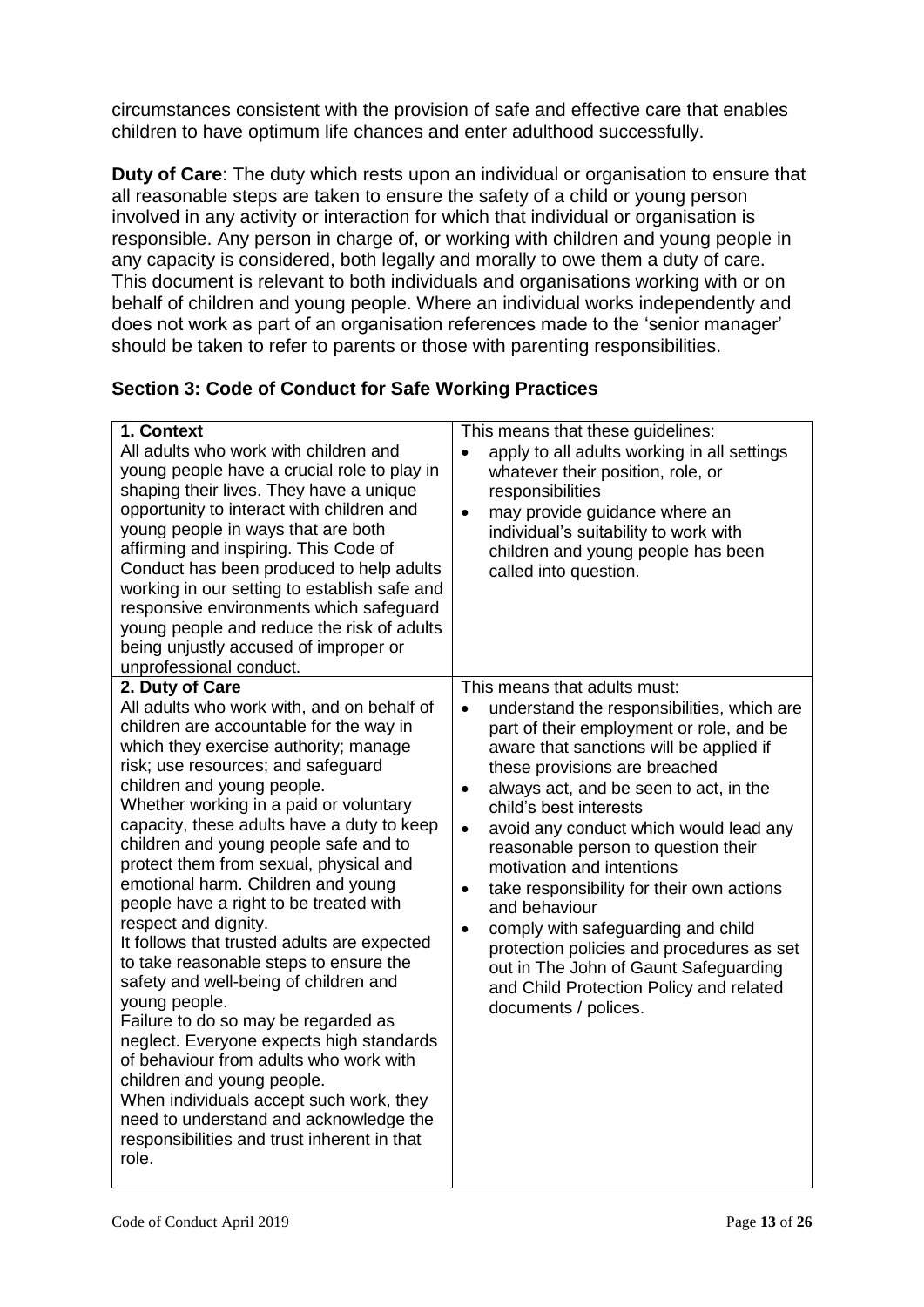| 3. Confidentiality                                                                      | This means that adults must:                         |
|-----------------------------------------------------------------------------------------|------------------------------------------------------|
| The storing and processing of personal                                                  | be clear about when information can be<br>$\bullet$  |
| information about children and young                                                    | shared and in what circumstances it is               |
| people is governed by Legislation.                                                      | appropriate to do so                                 |
| Expectations include compliance with                                                    | treat information they receive about<br>$\bullet$    |
| GDPR regulations. Adults may have                                                       | children and young people in a discreet              |
| access to confidential information about                                                | and confidential manner                              |
| children and young people in order to                                                   | seek advice from a senior member of<br>$\bullet$     |
| undertake their responsibilities. In some                                               | staff if they are in any doubt about                 |
| circumstances they may have access to or                                                | sharing information they hold or which               |
| be given highly sensitive or private                                                    | has been requested of them                           |
| information. These details must be kept                                                 | know to whom any concerns or<br>$\bullet$            |
| confidential at all times and only shared                                               | allegations should be reported                       |
| when it is in interests of the child to do so.                                          | Follow guidelines for managing<br>$\bullet$          |
| Such information must not be used to                                                    | information as outlined in GDPR policies,            |
| intimidate, humiliate, or embarrass the                                                 | regulations and legislation.                         |
| child or young person concerned.                                                        |                                                      |
| Whilst adults need to be aware of the need                                              |                                                      |
| to listen to and support children and young                                             |                                                      |
| people, they must also understand the                                                   |                                                      |
| importance of not promising to keep                                                     |                                                      |
| secrets. Neither should they request this of                                            |                                                      |
| a child young person under any                                                          |                                                      |
| circumstances. Additionally, concerns and<br>allegations about adults should be treated |                                                      |
| as confidential and passed to a senior                                                  |                                                      |
| manager without delay.                                                                  |                                                      |
| 4. Making a Professional Judgement                                                      | This means that where no specific guidance           |
| This Code of Conduct cannot provide a                                                   | exists adults must:                                  |
| complete checklist of what is, or is not                                                | discuss the circumstances that informed<br>$\bullet$ |
| inappropriate behaviour for adults in all                                               | their action, or their proposed action, with         |
| circumstances.                                                                          | a senior manager and report any actions              |
| There may be occasions and                                                              | which could be misinterpreted to their               |
| circumstances in which adults have to                                                   | senior manager                                       |
| make decisions or take action in the best                                               | always discuss any misunderstanding,<br>$\bullet$    |
| interests of the child or young person                                                  | accidents or threats with a senior                   |
| which could contravene this guidance or                                                 | manager always record discussions and                |
| where no guidance exists.                                                               | reasons why actions were taken.                      |
| Individuals are expected to make                                                        | record any areas of disagreement about<br>$\bullet$  |
| judgements about their behaviour in order                                               | course of action taken and if necessary              |
| to secure the best interests and welfare of                                             | referred to a higher authority                       |
| the children in their charge.                                                           |                                                      |
| Such judgements, in these circumstances,                                                |                                                      |
| should always be recorded and shared                                                    |                                                      |
| with a senior manager or if the adult does                                              |                                                      |
| not work for an organisation, with the                                                  |                                                      |
| parent or carer. In undertaking these<br>actions individuals will be seen to be         |                                                      |
| acting reasonably.                                                                      |                                                      |
| Adults should always be able to justify that                                            |                                                      |
| their actions are warranted, proportionate                                              |                                                      |
| and safe and applied equitably.                                                         |                                                      |
| 5. Power and Positions of Trust                                                         | This means that adults must:                         |
| A relationship between an adult and a                                                   | comply with the law and not engage in<br>$\bullet$   |
| child or young person cannot be a                                                       | sexual activity with any child or in the             |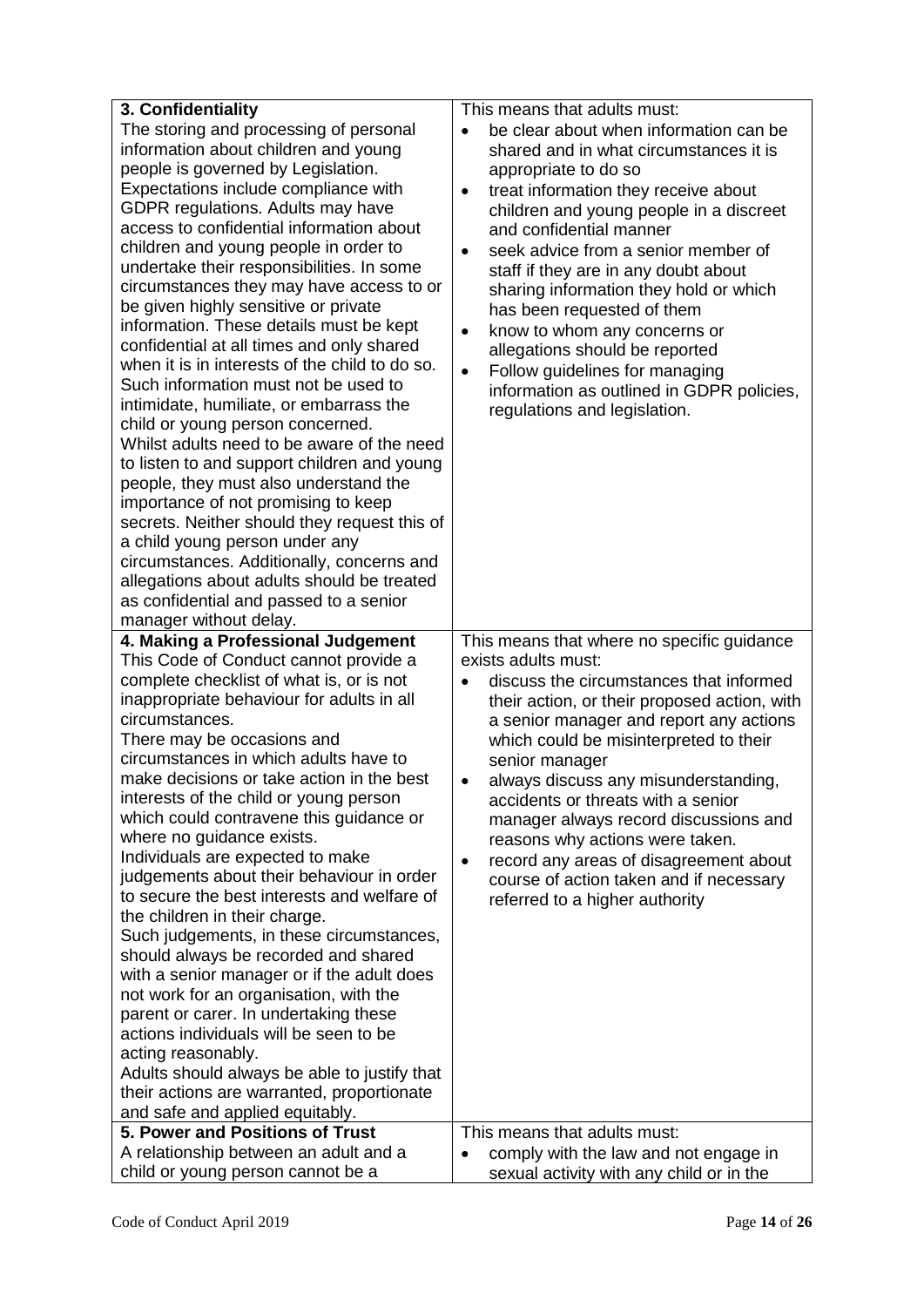| relationship between equals. There is<br>potential for exploitation and harm of<br>vulnerable young people.<br>Adults have a responsibility to ensure that<br>an unequal balance of power is not used<br>for personal advantage or gratification.<br>Adults should always maintain appropriate<br>professional boundaries and avoid<br>behaviour which might be misinterpreted<br>by others. They should report and record<br>any incident with this potential.                                                                                                                                                                                                                                                          | presence of that child, or to cause or<br>incite that child to engage in or watch<br>sexual activity.<br>not use their position to gain access to<br>$\bullet$<br>information for their own or others'<br>advantage<br>not use their position to intimidate, bully,<br>$\bullet$<br>humiliate, threaten, coerce or undermine<br>children or young people<br>not use their status and standing to form<br>$\bullet$<br>or promote relationships which are of a<br>sexual nature, or which may become so.                                                                                                                                                                                                                                                                  |
|--------------------------------------------------------------------------------------------------------------------------------------------------------------------------------------------------------------------------------------------------------------------------------------------------------------------------------------------------------------------------------------------------------------------------------------------------------------------------------------------------------------------------------------------------------------------------------------------------------------------------------------------------------------------------------------------------------------------------|--------------------------------------------------------------------------------------------------------------------------------------------------------------------------------------------------------------------------------------------------------------------------------------------------------------------------------------------------------------------------------------------------------------------------------------------------------------------------------------------------------------------------------------------------------------------------------------------------------------------------------------------------------------------------------------------------------------------------------------------------------------------------|
| 6. Propriety and Behaviour<br>All adults working with children and young<br>people have a responsibility to maintain<br>public confidence in their ability to<br>safeguard the welfare and best interests of<br>children and young people.<br>It is therefore expected that they will adopt<br>high standards of personal conduct in<br>order to maintain the confidence and<br>respect of the public in general and all<br>those with whom they work. The behaviour<br>of an adult's partner or other family<br>members may raise similar concerns and<br>require careful consideration by The John<br>of Gaunt School as to whether there may<br>be a potential risk to children and young<br>people in the workplace. | This means that adults must:<br>not behave in a manner which would lead<br>$\bullet$<br>any reasonable person to question their<br>suitability to work with children or act as a<br>role model.<br>not make, or encourage others to make,<br>$\bullet$<br>unprofessional personal comments which<br>scapegoat, demean or humiliate, or<br>which might be interpreted as such<br>be aware that behaviour in their personal<br>$\bullet$<br>lives may impact upon their work with<br>children and young people<br>understand that the behaviour and<br>$\bullet$<br>actions of their partner (or other family<br>members) may raise questions about<br>their suitability to work with children and<br>young people and comply with any<br>investigations into such matters |
| 7. Personal Living Space<br>No child or young person should be in or<br>invited into, the home of an adult who<br>works with them, unless the reason for this<br>has been firmly established and agreed<br>with parents/ carers and a member of the<br>Senior Leadership Team.<br>Under no circumstances should children or<br>young people assist with chores or tasks<br>in the home of an adult who works with<br>them. Neither should they be asked to do<br>so by friends or family of that adult.                                                                                                                                                                                                                  | This means that adults must:<br>be vigilant in maintaining their privacy<br>$\bullet$<br>and mindful of the need to avoid placing<br>themselves in vulnerable situations<br>challenge any request for their<br>accommodation to be used as an<br>additional resource for The John of<br><b>Gaunt School</b><br>be mindful of the need to maintain<br>$\bullet$<br>professional boundaries<br>refrain from asking children and young<br>$\bullet$<br>people to undertake personal jobs or<br>errands                                                                                                                                                                                                                                                                      |
| 8. Gifts, Rewards and Favouritism<br>Adults should exercise care when<br>selecting children and/or young people for<br>specific activities or privileges to avoid<br>perceptions of favouritism or unfairness.<br>Methods and criteria for selection should<br>always be transparent and subject to<br>scrutiny. Care should also be taken to<br>ensure that adults do not accept any gift<br>that might be construed as a bribe by                                                                                                                                                                                                                                                                                      | This means that adults must:<br>ensure that gifts received or given in<br>situations which may be misconstrued<br>are declared<br>generally, only give gifts to an individual<br>$\bullet$<br>young person as part of an agreed<br>reward system<br>where giving gifts other than as above,<br>٠<br>ensure that these are of insignificant<br>value                                                                                                                                                                                                                                                                                                                                                                                                                      |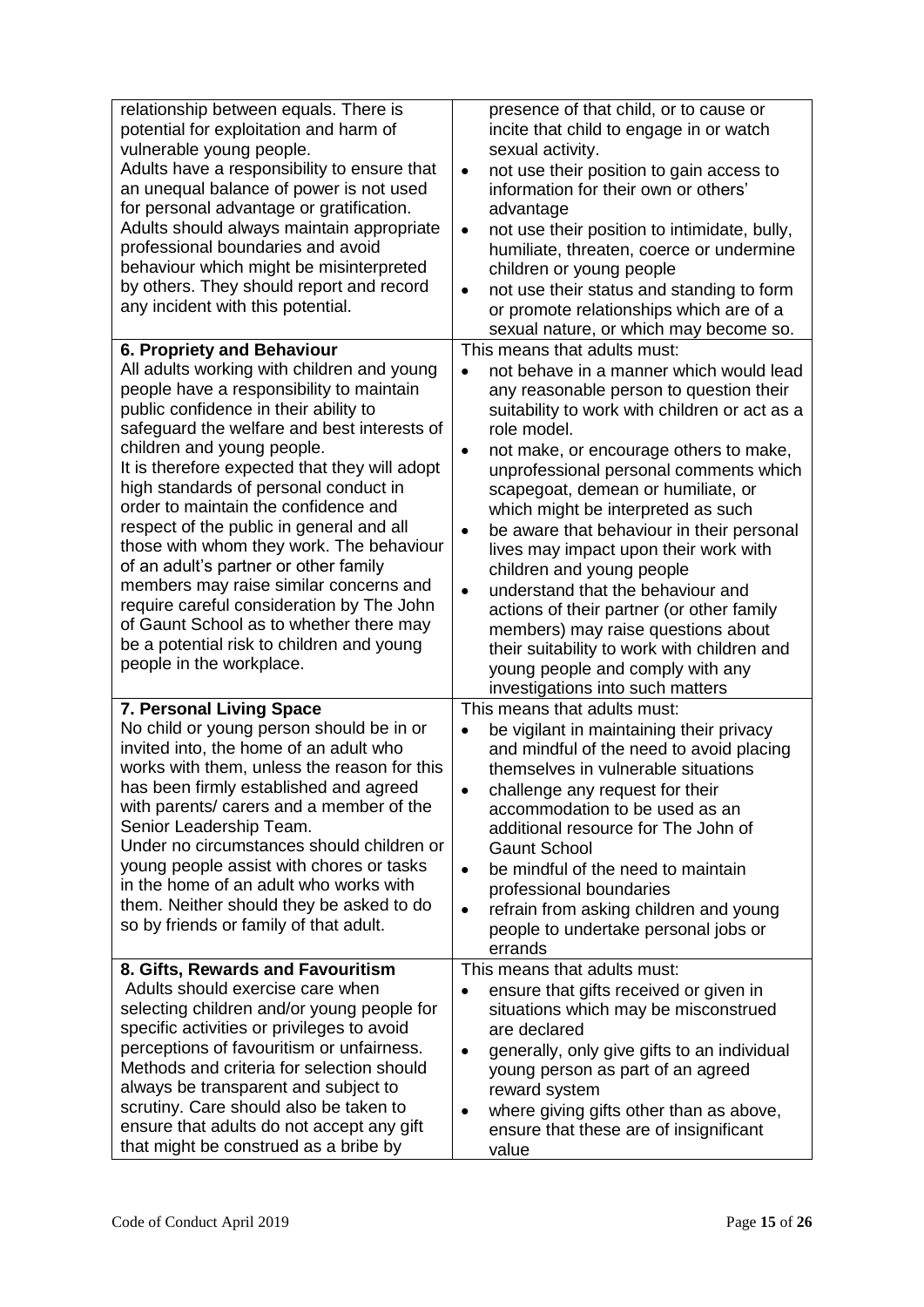| others, or lead the giver to expect<br>preferential treatment.<br>There are occasions when children, young<br>people or parents wish to pass small<br>tokens of appreciation to adults e.g. on<br>special occasions or as a thank-you and<br>this is acceptable. However, it is<br>unacceptable to receive gifts on a regular<br>basis or of any significant value.                                                                                                                                                                                                                                                                                                                                                                                                                                                                                                                                                                                                                                                                                                                                                                                                                                                                                         | ensure that all selection processes which<br>$\bullet$<br>concern children and young people are<br>fair and that wherever practicable these<br>are undertaken and agreed by more than<br>one member of staff                                                                                                                                                                                                                                                                                                                                                                                                                                                                                                                                                                                                                                                                                                                                                                                                                                                                                                                                                                                                                                                                                                                                                       |
|-------------------------------------------------------------------------------------------------------------------------------------------------------------------------------------------------------------------------------------------------------------------------------------------------------------------------------------------------------------------------------------------------------------------------------------------------------------------------------------------------------------------------------------------------------------------------------------------------------------------------------------------------------------------------------------------------------------------------------------------------------------------------------------------------------------------------------------------------------------------------------------------------------------------------------------------------------------------------------------------------------------------------------------------------------------------------------------------------------------------------------------------------------------------------------------------------------------------------------------------------------------|--------------------------------------------------------------------------------------------------------------------------------------------------------------------------------------------------------------------------------------------------------------------------------------------------------------------------------------------------------------------------------------------------------------------------------------------------------------------------------------------------------------------------------------------------------------------------------------------------------------------------------------------------------------------------------------------------------------------------------------------------------------------------------------------------------------------------------------------------------------------------------------------------------------------------------------------------------------------------------------------------------------------------------------------------------------------------------------------------------------------------------------------------------------------------------------------------------------------------------------------------------------------------------------------------------------------------------------------------------------------|
| 9. Infatuations<br>Occasionally, a child or young person may<br>develop an infatuation with an adult who<br>works with them. These adults should deal<br>with these situations sensitively and<br>appropriately to maintain the dignity and<br>safety of all concerned. They should<br>remain aware, however, that such<br>infatuations carry a high risk of words or<br>actions being misinterpreted and should<br>therefore make every effort to ensure that<br>their own behaviour is above reproach<br>10. Communication with Children and                                                                                                                                                                                                                                                                                                                                                                                                                                                                                                                                                                                                                                                                                                              | This means that adults must:<br>report to the Designated Senior Lead and<br>$\bullet$<br>record any incidents or indications<br>(verbal, written or physical) that suggest<br>a child or young person may have<br>developed an infatuation with an adult in<br>the workplace<br>always acknowledge and maintain<br>$\bullet$<br>professional boundaries<br>This means that adults must:                                                                                                                                                                                                                                                                                                                                                                                                                                                                                                                                                                                                                                                                                                                                                                                                                                                                                                                                                                            |
| Young People (including the Use of<br>Technology)<br>Any communication between children and<br>adults, by whatever method, should take<br>place within clear professional boundaries.<br>This includes the wider use of technology<br>such as mobile phones text messaging, e-<br>mails, digital cameras, videos, web-cams,<br>websites and blogs.<br>They should not request, or respond to,<br>any personal information from the<br>child/young person, other than that which<br>might be appropriate as part of their<br>professional role.<br>Adults should ensure that all<br>communications are transparent and open<br>to scrutiny.<br>Adults should also be circumspect in their<br>communications with children so as to<br>avoid any possible misinterpretation of<br>their motives or any behaviour which could<br>be construed as grooming. E-mail or text<br>communications between an adult and a<br>child or young person outside agreed<br>protocols may lead to disciplinary and/or<br>criminal investigations. This also includes<br>communications through internet based<br>web sites. Internal e-mail systems should<br>only be used in accordance with School<br>guidelines in the Staff Handbook and<br>Acceptable Use of IT Policy. | comply with policies relating to portable<br>$\bullet$<br>devices and use of the internet<br>not give their personal contact details to<br>$\bullet$<br>children or young people, including their<br>mobile telephone number and details of<br>any blogs or personal websites<br>where possible only use equipment<br>$\bullet$<br>provided by The John of Gaunt School to<br>communicate with children, making sure,<br>where possible, that parents have given<br>permission for this form of<br>communication to be used<br>not share any personal information with a<br>child or young person<br>only make contact with children for<br>$\bullet$<br>professional reasons It should only be<br>used as a last resort when other forms of<br>communication are not possible and<br>recognise that text messaging is rarely<br>an appropriate response to a child in a<br>crisis situation or at risk of harm.<br>not use internet or web-based<br>$\bullet$<br>communication channels to send<br>personal messages to a child/young<br>person<br>ensure that if they use a social<br>$\bullet$<br>networking site details are not shared<br>with children and young people and<br>privacy settings are set at maximum<br>not become 'friends' with current<br>$\bullet$<br>students or ex-students of The John of<br>Gaunt School until the student is at least |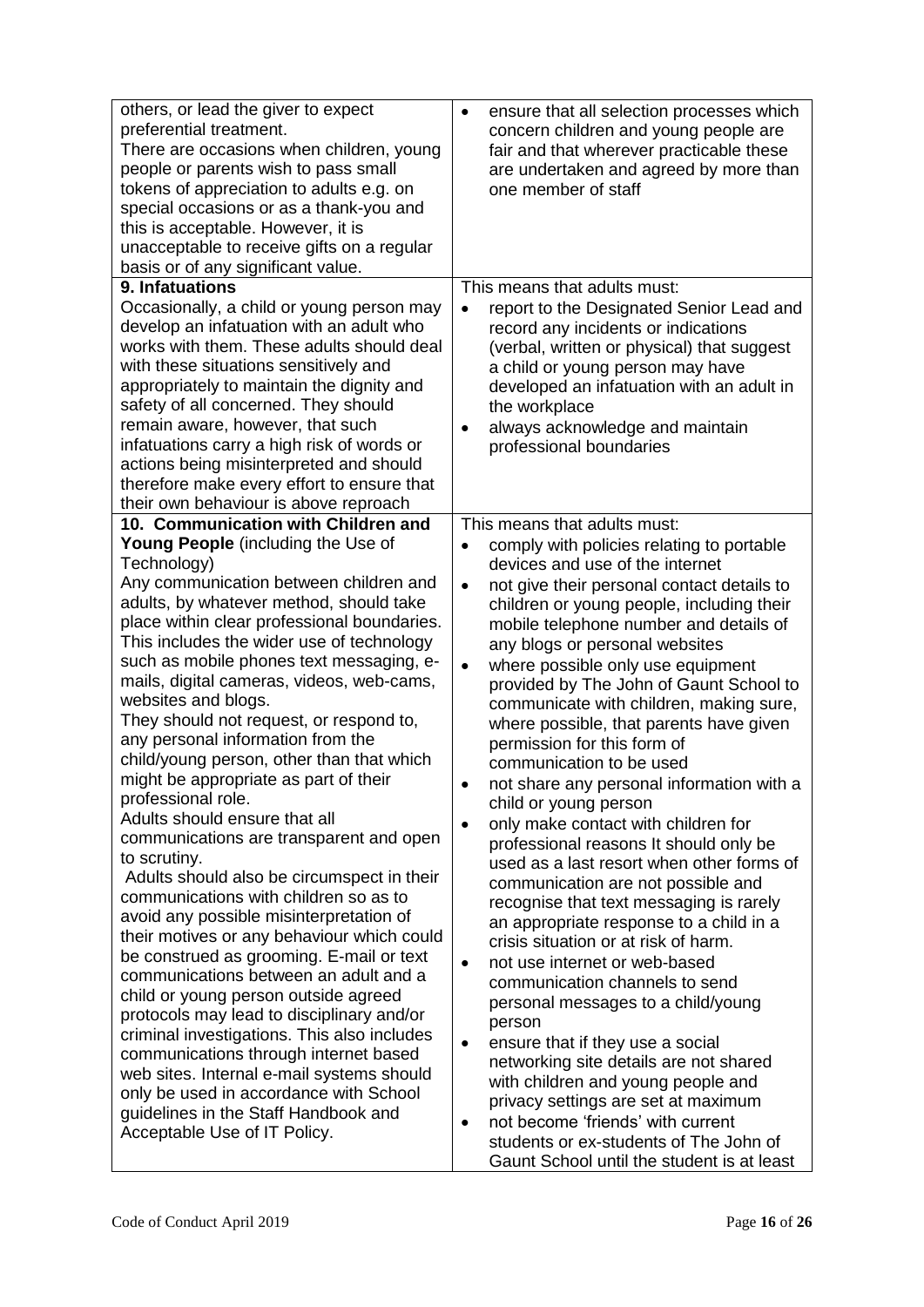|                                                                                                                                                                                                                                                                                                                                                                                                                                                                                                                                                                                                                                                                                                                                                                                                                                                                                                                                                                                                                                                                                     | 20 years old and has left the school for at                                                                                                                                                                                                                                                                                                                                                                                                                                                                                                                                                                                                                                                                                                                                                                                                                                                                                                                                                                                                                                                                |
|-------------------------------------------------------------------------------------------------------------------------------------------------------------------------------------------------------------------------------------------------------------------------------------------------------------------------------------------------------------------------------------------------------------------------------------------------------------------------------------------------------------------------------------------------------------------------------------------------------------------------------------------------------------------------------------------------------------------------------------------------------------------------------------------------------------------------------------------------------------------------------------------------------------------------------------------------------------------------------------------------------------------------------------------------------------------------------------|------------------------------------------------------------------------------------------------------------------------------------------------------------------------------------------------------------------------------------------------------------------------------------------------------------------------------------------------------------------------------------------------------------------------------------------------------------------------------------------------------------------------------------------------------------------------------------------------------------------------------------------------------------------------------------------------------------------------------------------------------------------------------------------------------------------------------------------------------------------------------------------------------------------------------------------------------------------------------------------------------------------------------------------------------------------------------------------------------------|
| <b>11. Social Contact</b>                                                                                                                                                                                                                                                                                                                                                                                                                                                                                                                                                                                                                                                                                                                                                                                                                                                                                                                                                                                                                                                           | least 2 years, whichever is later.<br>This means that adults must:                                                                                                                                                                                                                                                                                                                                                                                                                                                                                                                                                                                                                                                                                                                                                                                                                                                                                                                                                                                                                                         |
| Adults who work with children and young<br>people should not seek to have social<br>contact them or their families, unless the<br>reason for this contact has been firmly<br>established and agreed with senior<br>managers, or where an adult does not<br>work for an organisation, the parent or<br>carers.<br>Adults should be aware that social contact<br>in certain situations can be construed as<br>grooming. Where social contact is made<br>through interests outside of The John of<br>Gaunt School or through the adult's own<br>family or personal networks, care should<br>be taken to maintain appropriate personal<br>and professional boundaries.<br>It is recognised that some adults may<br>provide support to a parent who may be in<br>particular difficulty. Care needs to be<br>exercised in those situations where the<br>parent comes to depend upon the adult for<br>support outside their professional role.<br>This situation should be discussed with<br>senior management and where necessary<br>referrals made to the appropriate support<br>agency. | have no secret social contact with<br>$\bullet$<br>children and young people or their<br>parents<br>consider the appropriateness of the<br>$\bullet$<br>social contact according to their role and<br>nature of their work<br>advise senior management of any social<br>$\bullet$<br>contact they have with a child or a parent<br>with whom they work, which may give<br>rise to concern<br>report to the DSL and record any<br>$\bullet$<br>situation, which may place a child at risk<br>or which may compromise The John of<br>Gaunt School or their own professional<br>standing<br>be aware that the sending of personal<br>$\bullet$<br>communications such as birthday or faith<br>cards should always be recorded and/or<br>discussed with a line manager<br>understand that some communications<br>$\bullet$<br>may be called into question and need to<br>be justified.                                                                                                                                                                                                                         |
| <b>12. Sexual Contact</b><br>All adults working at The John of Gaunt<br>School are expected to comply with<br>guidance about safeguarding and<br>understand the need to maintain<br>appropriate boundaries in their contacts<br>with children and young people.<br>Intimate or sexual relationships between<br>children/young people and the adults who<br>work with them will be regarded as a grave<br>breach of trust. Allowing or encouraging a<br>relationship to develop in a way which<br>might lead to a sexual relationship is also<br>unacceptable.                                                                                                                                                                                                                                                                                                                                                                                                                                                                                                                       | This means that adults must:<br>comply with the School's Safeguarding<br>$\bullet$<br>and Child Protection Policy<br>be familiar with statutory guidance and<br>$\bullet$<br>the law as it relates to sexual<br>relationships with those they work with<br>attend training as required by the School<br>$\bullet$<br>to ensure that they are familiar with<br>safeguarding issues not seek or have<br>sexual relationships with any pupil<br>have any form of communication with a<br>$\bullet$<br>child or young person which could be<br>interpreted as sexually suggestive or<br>provocative i.e. verbal comments, letters,<br>notes, electronic mail, phone calls, texts,<br>physical contact<br>make sexual remarks to, or about, a<br>$\bullet$<br>child/young person<br>discuss their own sexual relationships<br>$\bullet$<br>with or in the presence of children or<br>young people<br>take care that their language or conduct<br>$\bullet$<br>does not give rise to comment or<br>speculation<br>recognise that attitudes, demeanour and<br>$\bullet$<br>language all require care and thought, |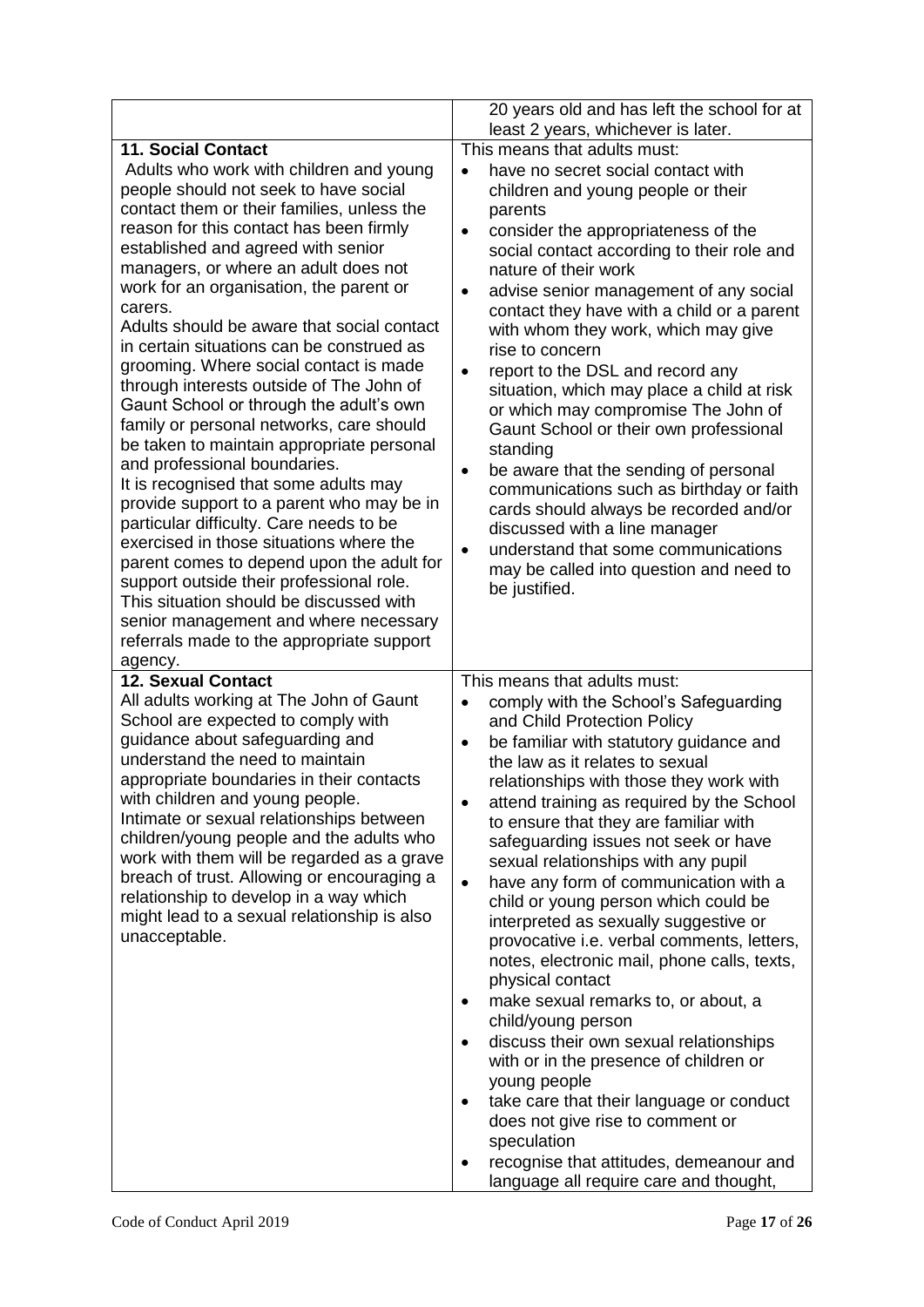|                                                                                                                                                                                                                                                                                                                                                                                                                                                                                                                                                                                                                                                                                                                                                                                                                                                                                                                                                                                                                                                                                                                                                                                                                                                                                                                                                                                                                                                                                                                                                                                                                                                                                                                                                                                                                                                                                                                                                                                                                                                                                                                                                                                                                                        | particularly when members of staff are<br>dealing with adolescent boys and girls.                                                                                                                                                                                                                                                                                                                                                                                                                                                                                                                                                                                                                                                                                                                                                                                                                                                                                                                                                                                                                                                                                                                                                                                                                                                                                                                                                     |
|----------------------------------------------------------------------------------------------------------------------------------------------------------------------------------------------------------------------------------------------------------------------------------------------------------------------------------------------------------------------------------------------------------------------------------------------------------------------------------------------------------------------------------------------------------------------------------------------------------------------------------------------------------------------------------------------------------------------------------------------------------------------------------------------------------------------------------------------------------------------------------------------------------------------------------------------------------------------------------------------------------------------------------------------------------------------------------------------------------------------------------------------------------------------------------------------------------------------------------------------------------------------------------------------------------------------------------------------------------------------------------------------------------------------------------------------------------------------------------------------------------------------------------------------------------------------------------------------------------------------------------------------------------------------------------------------------------------------------------------------------------------------------------------------------------------------------------------------------------------------------------------------------------------------------------------------------------------------------------------------------------------------------------------------------------------------------------------------------------------------------------------------------------------------------------------------------------------------------------------|---------------------------------------------------------------------------------------------------------------------------------------------------------------------------------------------------------------------------------------------------------------------------------------------------------------------------------------------------------------------------------------------------------------------------------------------------------------------------------------------------------------------------------------------------------------------------------------------------------------------------------------------------------------------------------------------------------------------------------------------------------------------------------------------------------------------------------------------------------------------------------------------------------------------------------------------------------------------------------------------------------------------------------------------------------------------------------------------------------------------------------------------------------------------------------------------------------------------------------------------------------------------------------------------------------------------------------------------------------------------------------------------------------------------------------------|
| <b>13. Physical Contact</b><br>Many jobs within the children's workforce<br>require physical contact with children as<br>part of their role. There are also occasions<br>when it is entirely appropriate for other<br>adults to have some physical contact with<br>the child or young person with whom they<br>are working.<br>However, it is crucial that in all<br>circumstances, adults should only touch<br>children in ways which are appropriate to<br>their professional or agreed role and<br>responsibilities. Not all children and young<br>people feel comfortable about physical<br>contact, and adults should not make the<br>assumption that it is acceptable practice to<br>use touch as a means of communication.<br>Permission should be sought from a child<br>or young person before physical contact is<br>made. If the child does not have the<br>capability to understand or give consent,<br>there should be a discussion with the<br>parent or carer about what physical<br>contact is acceptable and/or necessary.<br>When physical contact is made with a<br>child this should be in response to their<br>needs at the time, of limited duration and<br>appropriate to their age, stage of<br>development, gender, ethnicity and<br>background.<br>It is not possible to be specific about the<br>appropriateness of each physical contact,<br>since an action that is appropriate with one<br>child in one set of circumstances may be<br>inappropriate in another, or with a different<br>child.<br>Adults, nevertheless, should use their<br>professional judgement at all times,<br>observe and take note of the child's<br>reaction or feelings and - so far as is<br>possible - use a level of contact and/or<br>form of communication which is<br>acceptable to the child for the minimum<br>time necessary. Physical contact which<br>occurs regularly with an individual child or<br>young person is likely to raise questions<br>unless there is explicit agreement on the<br>need for, and nature of, that contact. This<br>would then be part of a formally agreed<br>plan or within the parameters of<br>established, agreed and legal professional<br>protocols on physical contact e.g. sport | This means that adults must:<br>be aware of relevant guidance and<br>policies in respect of physical contact<br>with children and meeting medical needs<br>of children and young people where<br>appropriate<br>be aware that even well intentioned<br>$\bullet$<br>physical contact may be misconstrued by<br>the child, an observer or by anyone to<br>whom this action is described<br>never touch a child in a way which may<br>$\bullet$<br>be considered indecent, for personal<br>gratification or represent a misuse of<br>authority<br>be prepared to report and explain actions<br>$\bullet$<br>and accept that all physical contact be<br>open to scrutiny<br>not indulge in 'horseplay'<br>$\bullet$<br>always encourage children, where<br>$\bullet$<br>possible, to undertake self-care tasks<br>independently<br>work within Health and Safety regulations<br>٠<br>be aware of cultural or religious views<br>$\bullet$<br>about touching and always be sensitive<br>to issues of gender<br>understand that physical contact in some<br>$\bullet$<br>circumstances can be easily<br>misinterpreted<br>report incidents where physical contact<br>$\bullet$<br>has occurred and which may be<br>interpreted as being outside normal<br>practice<br>report any instance where a child seeks<br>٠<br>or initiates inappropriate physical contact<br>with an adult, and ensure that contact is<br>not exploited in any way |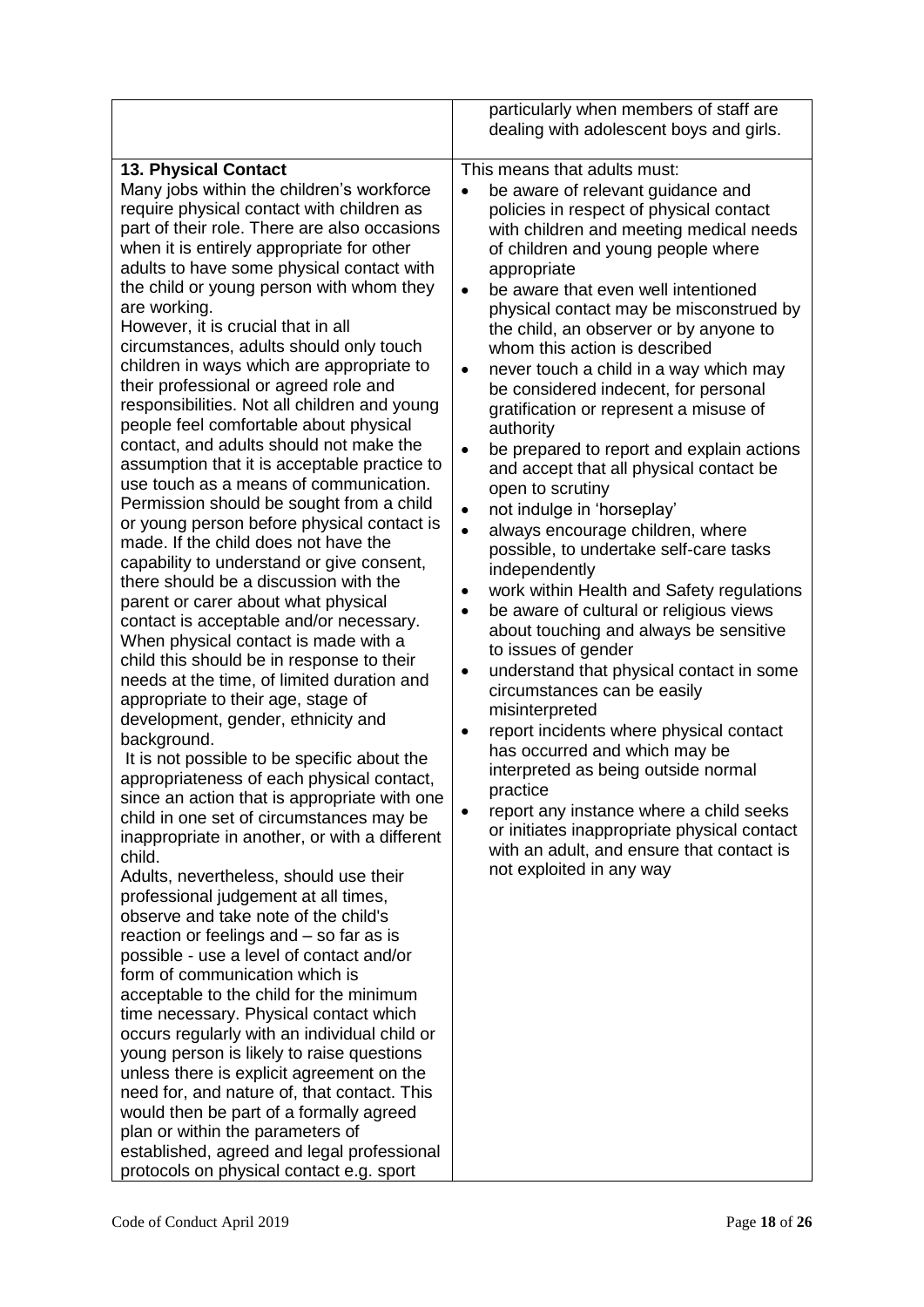| activities or medical procedures. Any such<br>arrangements should be understood and<br>agreed by all concerned, justified in terms<br>of the child's needs, consistently applied<br>and open to scrutiny.<br>As a school we would not permit physical<br>intervention by an adult in situations where<br>there is a student attempting to leave a<br>classroom due to the risk posed to both<br>the student and the adult. Likewise, adult<br>physical intervention when there is a<br>physical altercation between students<br>should be a last resort, when all other<br>methods of stopping the altercation have<br>been attempted.<br>14. Other Activities that require<br><b>Physical Contact</b><br>Adults who work in certain settings,<br>including sports, drama or outdoor<br>activities may have some physical contact<br>with children, for example, to demonstrate<br>technique in the use of a particular piece<br>of equipment, adjust posture, or perhaps<br>to support a child so they can perform an<br>activity safely or prevent injury.<br>Such activities should be carried out in<br>accordance with existing codes of<br>conduct, regulations and best practice.<br>Physical contact should take place only<br>when it is necessary in relation to a<br>particular activity. It should take place in a<br>safe and open environment i.e. one easily<br>observed by others and last for the<br>minimum time necessary. Any incidents of<br>physical contact that cause concern or fall<br>outside of these protocols and guidance<br>should be reported to the senior manager<br>and parent or carer.<br>It is good practice if all parties clearly | This means that adults must:<br>treat children with dignity and respect<br>$\bullet$<br>and avoid contact with intimate parts of<br>the body<br>always explain to a child the reason why<br>$\bullet$<br>contact is necessary and what form that<br>contact will take and seek their<br>agreement<br>seek consent of parents where a child or<br>$\bullet$<br>young person is unable to do so because<br>of a disability.<br>consider alternatives, where it is<br>$\bullet$<br>anticipated that a child might misinterpret<br>any such contact,<br>be familiar with and follow recommended<br>$\bullet$<br>guidance and protocols<br>conduct activities where they can be<br>$\bullet$<br>seen by others<br>be aware of gender, cultural or religious<br>$\bullet$<br>issues that may need to be considered<br>prior to initiating physical contact<br>seek guidance from colleagues or<br>$\bullet$<br>relevant organisations about safe and |
|----------------------------------------------------------------------------------------------------------------------------------------------------------------------------------------------------------------------------------------------------------------------------------------------------------------------------------------------------------------------------------------------------------------------------------------------------------------------------------------------------------------------------------------------------------------------------------------------------------------------------------------------------------------------------------------------------------------------------------------------------------------------------------------------------------------------------------------------------------------------------------------------------------------------------------------------------------------------------------------------------------------------------------------------------------------------------------------------------------------------------------------------------------------------------------------------------------------------------------------------------------------------------------------------------------------------------------------------------------------------------------------------------------------------------------------------------------------------------------------------------------------------------------------------------------------------------------------------------------------------------------------------------------------------------|------------------------------------------------------------------------------------------------------------------------------------------------------------------------------------------------------------------------------------------------------------------------------------------------------------------------------------------------------------------------------------------------------------------------------------------------------------------------------------------------------------------------------------------------------------------------------------------------------------------------------------------------------------------------------------------------------------------------------------------------------------------------------------------------------------------------------------------------------------------------------------------------------------------------------------------------|
| understand at the outset, what physical<br>contact is necessary and appropriate in<br>undertaking specific activities. Keeping<br>parents/carers, children and young people<br>informed of the extent and nature of any<br>physical contact may also prevent                                                                                                                                                                                                                                                                                                                                                                                                                                                                                                                                                                                                                                                                                                                                                                                                                                                                                                                                                                                                                                                                                                                                                                                                                                                                                                                                                                                                               | appropriate contact                                                                                                                                                                                                                                                                                                                                                                                                                                                                                                                                                                                                                                                                                                                                                                                                                                                                                                                            |
| allegations of misconduct or abuse arising.                                                                                                                                                                                                                                                                                                                                                                                                                                                                                                                                                                                                                                                                                                                                                                                                                                                                                                                                                                                                                                                                                                                                                                                                                                                                                                                                                                                                                                                                                                                                                                                                                                |                                                                                                                                                                                                                                                                                                                                                                                                                                                                                                                                                                                                                                                                                                                                                                                                                                                                                                                                                |
| 15. Behaviour Management<br>All children and young people have a right<br>to be treated with respect and dignity even<br>in those circumstances where they display<br>difficult or challenging behaviour. Any<br>sanctions or rewards used should be in<br>accordance with the B4L Policy which is<br>regularly reviewed.                                                                                                                                                                                                                                                                                                                                                                                                                                                                                                                                                                                                                                                                                                                                                                                                                                                                                                                                                                                                                                                                                                                                                                                                                                                                                                                                                  | This means that adults must:<br>adhere to The John of Gaunt School's<br>$\bullet$<br><b>Behaviour Policy</b><br>not use corporal punishment or force as<br>$\bullet$<br>a form of punishment<br>not use any form of degrading treatment<br>$\bullet$<br>to punish a child.<br>must try to diffuse situations before they<br>$\bullet$<br>escalate                                                                                                                                                                                                                                                                                                                                                                                                                                                                                                                                                                                              |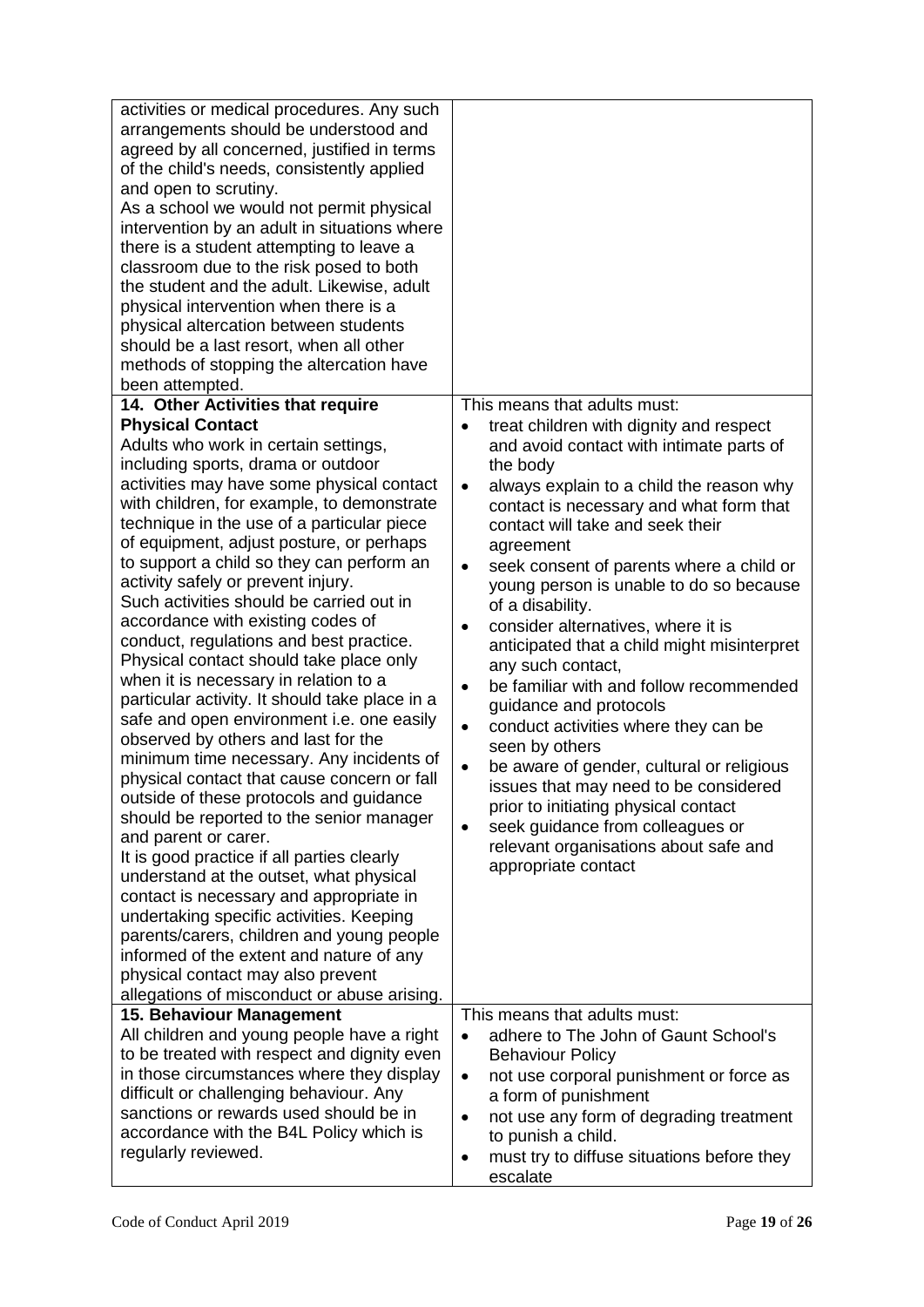| The use of corporal punishment is not<br>acceptable and whilst there may be a legal<br>defence for parents who physically<br>chastise their children, this does not<br>extend, in any circumstances, to those<br>adults who work with or on behalf of<br>children and young people. Where<br>children display difficult or challenging<br>behaviour, adults must follow the B4L, and<br>use strategies appropriate to the<br>circumstance and situation.<br>The use of physical intervention can only<br>be justified in exceptional circumstances<br>and must be used as a last resort when<br>other behaviour management strategies<br>have failed and a child is at serious risk of<br>harm to themselves or another person. | inform parents of any behaviour<br>$\bullet$<br>management techniques used (through<br>the website etc.) and in discussions if<br>necessary.<br>be mindful of factors which may impact<br>upon a child or young person's behaviour<br>(e.g. bullying, abuse, SEN) and where<br>necessary take appropriate action<br>work with colleagues to devise/implement<br>$\bullet$<br>positive behaviour plans for individual<br>pupils |
|---------------------------------------------------------------------------------------------------------------------------------------------------------------------------------------------------------------------------------------------------------------------------------------------------------------------------------------------------------------------------------------------------------------------------------------------------------------------------------------------------------------------------------------------------------------------------------------------------------------------------------------------------------------------------------------------------------------------------------|--------------------------------------------------------------------------------------------------------------------------------------------------------------------------------------------------------------------------------------------------------------------------------------------------------------------------------------------------------------------------------------------------------------------------------|
| 16. Children and Young People in<br><b>Distress</b><br>For all adults working with children there<br>will be occasions when a distressed child                                                                                                                                                                                                                                                                                                                                                                                                                                                                                                                                                                                  | This means the adult must:<br>consider the way in which they offer<br>$\bullet$<br>comfort and reassurance to a distressed<br>child and do it in an age-appropriate way                                                                                                                                                                                                                                                        |
| needs comfort and reassurance and this<br>may involve physical contact. Younger<br>children, in particular, may need<br>immediate physical comfort, for example<br>after a fall, separation from parent etc.<br>Adults should use their professional                                                                                                                                                                                                                                                                                                                                                                                                                                                                            | be circumspect in offering reassurance in<br>$\bullet$<br>one to one situations, but always record<br>such actions in these circumstances<br>never touch a child in a way which may<br>$\bullet$<br>be considered inappropriate                                                                                                                                                                                                |
| judgement to comfort or reassure a child in<br>an age-appropriate way whilst maintaining<br>clear professional boundaries. Where an<br>adult has a particular concern about the                                                                                                                                                                                                                                                                                                                                                                                                                                                                                                                                                 | record and report to the DSL situations<br>$\bullet$<br>which may give rise to concern from<br>either party<br>not assume that all children seek<br>$\bullet$<br>physical comfort if they are distressed                                                                                                                                                                                                                       |
| need to provide this type of care and<br>reassurance, or is concerned that an<br>action may be misinterpreted, this should<br>be reported and discussed with and the<br>DSL and thereafter in most cases also                                                                                                                                                                                                                                                                                                                                                                                                                                                                                                                   |                                                                                                                                                                                                                                                                                                                                                                                                                                |
| with the parents/carers.                                                                                                                                                                                                                                                                                                                                                                                                                                                                                                                                                                                                                                                                                                        |                                                                                                                                                                                                                                                                                                                                                                                                                                |
| 17. Intimate and Personal Care<br>Some roles necessitate physical contact                                                                                                                                                                                                                                                                                                                                                                                                                                                                                                                                                                                                                                                       | This means that adults must:<br>make other staff aware of the task being                                                                                                                                                                                                                                                                                                                                                       |
| with children on a regular basis, for<br>example those who require help with                                                                                                                                                                                                                                                                                                                                                                                                                                                                                                                                                                                                                                                    | undertaken<br>explain to the child what is happening<br>$\bullet$                                                                                                                                                                                                                                                                                                                                                              |
| changing clothes due to disability or in the                                                                                                                                                                                                                                                                                                                                                                                                                                                                                                                                                                                                                                                                                    | consult with senior managers and<br>$\bullet$                                                                                                                                                                                                                                                                                                                                                                                  |
| provision of medical care. The nature,<br>circumstances and context of such contact                                                                                                                                                                                                                                                                                                                                                                                                                                                                                                                                                                                                                                             | parents/carers where any variation from<br>agreed procedure/care plan is necessary                                                                                                                                                                                                                                                                                                                                             |
| should comply with professional codes of                                                                                                                                                                                                                                                                                                                                                                                                                                                                                                                                                                                                                                                                                        | record the justification for any variations<br>$\bullet$                                                                                                                                                                                                                                                                                                                                                                       |
| practice or guidance and/or be part of a<br>formally agreed plan, which is regularly                                                                                                                                                                                                                                                                                                                                                                                                                                                                                                                                                                                                                                            | to the agreed procedure/care plan and<br>share this information with parents                                                                                                                                                                                                                                                                                                                                                   |
| reviewed.<br>The additional vulnerabilities that may                                                                                                                                                                                                                                                                                                                                                                                                                                                                                                                                                                                                                                                                            | ensure that any changes to the agreed<br>٠                                                                                                                                                                                                                                                                                                                                                                                     |
| arise from a physical or learning disability                                                                                                                                                                                                                                                                                                                                                                                                                                                                                                                                                                                                                                                                                    | care plan are discussed, agreed and<br>recorded.                                                                                                                                                                                                                                                                                                                                                                               |
| should be taken into account and be                                                                                                                                                                                                                                                                                                                                                                                                                                                                                                                                                                                                                                                                                             | avoid any visually intrusive behaviour<br>$\bullet$                                                                                                                                                                                                                                                                                                                                                                            |
| recorded as part of an agreed care plan.<br>All children have a right to safety, privacy                                                                                                                                                                                                                                                                                                                                                                                                                                                                                                                                                                                                                                        | where there are changing rooms<br>announce their intention of entering                                                                                                                                                                                                                                                                                                                                                         |
| and dignity when contact of a physical or<br>intimate nature is required and depending                                                                                                                                                                                                                                                                                                                                                                                                                                                                                                                                                                                                                                          | not change in the same place as children<br>$\bullet$                                                                                                                                                                                                                                                                                                                                                                          |
|                                                                                                                                                                                                                                                                                                                                                                                                                                                                                                                                                                                                                                                                                                                                 | not shower or bathe with children                                                                                                                                                                                                                                                                                                                                                                                              |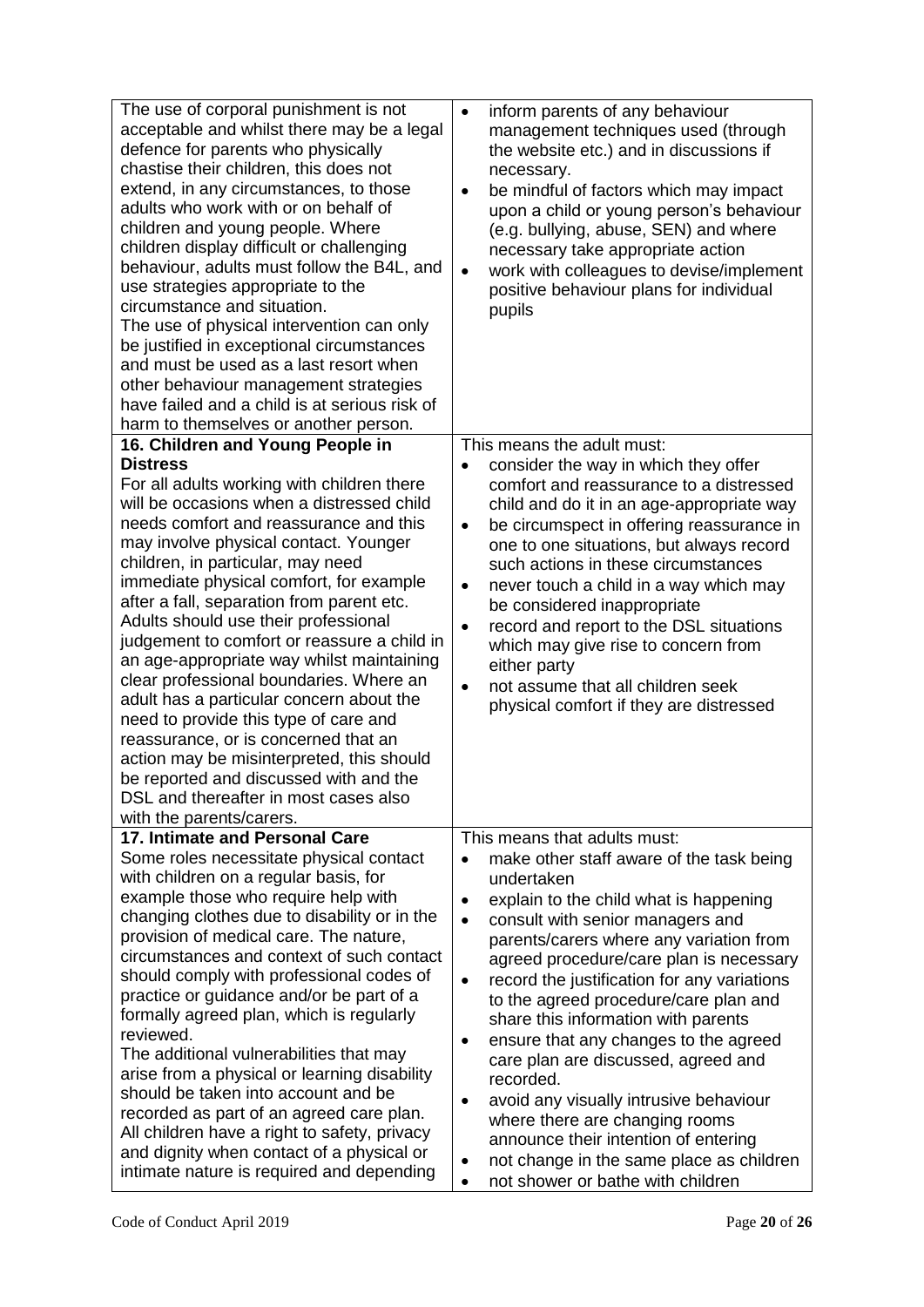| on their abilities, age and maturity should<br>be encouraged to act as independently as<br>possible.<br>The views of the child should be actively<br>sought, wherever possible, when drawing<br>up and reviewing formal arrangements. As<br>with all individual arrangements for<br>intimate care needs, agreements between<br>the child, parents/carers and the School<br>must be negotiated and recorded.                                                                                                                                                                                                                                                                                                                                                                                                                                                                        | not assist with any personal care task<br>$\bullet$<br>which a child or young person can<br>undertake by themselves                                                                                                                                                                                                                                                                                                                                                                                                                                                                                                                                                                                                                                                                                                                                                                                          |
|------------------------------------------------------------------------------------------------------------------------------------------------------------------------------------------------------------------------------------------------------------------------------------------------------------------------------------------------------------------------------------------------------------------------------------------------------------------------------------------------------------------------------------------------------------------------------------------------------------------------------------------------------------------------------------------------------------------------------------------------------------------------------------------------------------------------------------------------------------------------------------|--------------------------------------------------------------------------------------------------------------------------------------------------------------------------------------------------------------------------------------------------------------------------------------------------------------------------------------------------------------------------------------------------------------------------------------------------------------------------------------------------------------------------------------------------------------------------------------------------------------------------------------------------------------------------------------------------------------------------------------------------------------------------------------------------------------------------------------------------------------------------------------------------------------|
| 18. First Aid and Administration of<br><b>Medication</b><br>Adults must be suitably trained and<br>qualified before administering first aid<br>and/or any agreed medication.<br>Parents should always be informed when<br>first aid has been administered.<br>In circumstances where children need<br>medication regularly a health care plan<br>should have been established to ensure<br>the safety and protection of children and<br>the adults who are working with them.<br>Depending upon the age and<br>understanding of the child, they should<br>where appropriate, be encouraged to self-<br>administer medication or treatment<br>including, for example any ointment, use<br>of inhalers.                                                                                                                                                                              | This means that adults must:<br>adhere to The John of Gaunt School<br>procedures for administering first aid or<br>medication<br>always ensure that an appropriate<br>$\bullet$<br>health/risk assessment is undertaken<br>where needed<br>refer pupils to named, trained individuals<br>$\bullet$<br>to undertake comprehensive first aid<br>make the necessary referral to the<br>$\bullet$<br>emergency services if required<br>comply with the necessary reporting<br>$\bullet$<br>requirements<br>explain to the child what is happening.<br>$\bullet$<br>always act and be seen to act in the<br>child's best interests<br>report and record any administration of<br>$\bullet$<br>first aid or medication<br>have regard to any health plan which is in                                                                                                                                               |
| 19. One to One Situations<br>This Code of Conduct and the School's<br>Safeguarding and Child Protection Policy<br>and Procedures together frame the<br>guidance for The John of Gaunt School<br>employees when working alone with pupils<br>as working in one to one situations can<br>pose additional risks to them and pupils.<br>There are occasions where line managers<br>will need to undertake a risk assessment<br>in relation to the specific nature and<br>implications of one to one work. These<br>assessments should take into account the<br>individual needs of the child/young person<br>and the individual worker and any<br>arrangements should be reviewed on a<br>regular basis. Meetings with children and<br>young people outside agreed working<br>arrangements should not take place<br>without the agreement of senior managers<br>and parents or carers. | place<br>This means that adults must:<br>ensure that when lone working is an<br>$\bullet$<br>integral part of their role, full and<br>appropriate risk assessments have been<br>conducted and agreed where appropriate<br>avoid meetings with a child or young<br>$\bullet$<br>person in remote, secluded areas<br>always inform other colleagues and/or<br>$\bullet$<br>parents/carers about the contact(s)<br>beforehand, assessing the need to have<br>them present or close by<br>avoid use of 'engaged' or equivalent<br>$\bullet$<br>signs wherever possible. Such signs may<br>create an opportunity for secrecy or the<br>interpretation of secrecy<br>always report any situation where a child<br>$\bullet$<br>becomes distressed or angry to an<br>appropriate colleague<br>carefully consider the needs and<br>$\bullet$<br>circumstances of the child/children when<br>in one to one situations |
| 20. Trips and Outings<br>Adults should take particular care when<br>supervising children and young people on                                                                                                                                                                                                                                                                                                                                                                                                                                                                                                                                                                                                                                                                                                                                                                       | This means that adults must:<br>comply with the School Trips Policy and<br>$\bullet$<br>undertake appropriate risk assessments                                                                                                                                                                                                                                                                                                                                                                                                                                                                                                                                                                                                                                                                                                                                                                               |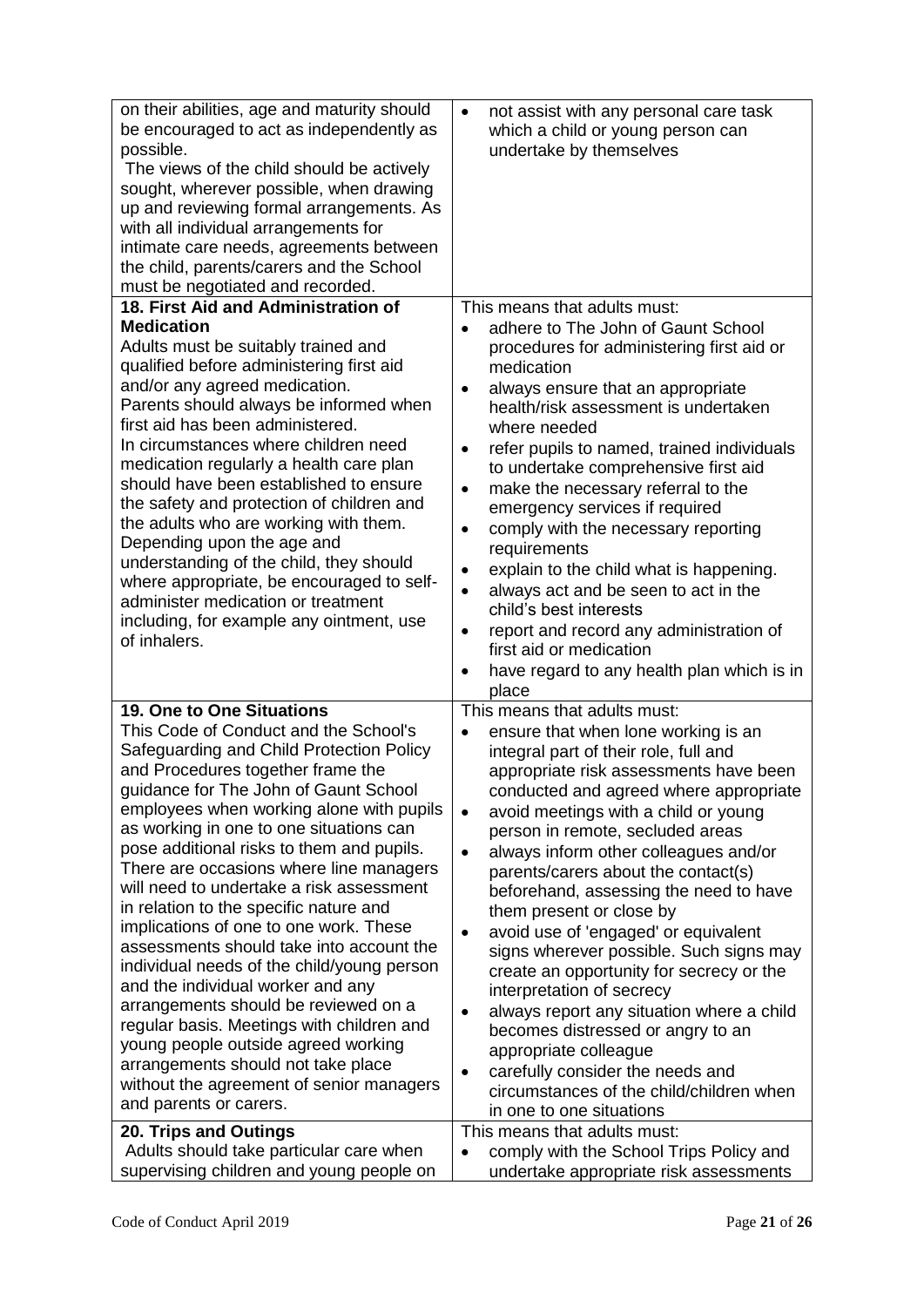| trips and outings, where the setting is less<br>formal than the usual workplace. This<br>includes those taken by 6 <sup>th</sup> form students.<br>Adults remain in a position of trust and<br>need to ensure that their behaviour<br>remains professional at all times and stays<br>within clearly defined professional<br>boundaries.<br>Where activities include overnight stays,<br>careful consideration needs to be given to<br>sleeping arrangements. Children, young<br>people, adults and parents should be<br>informed of these prior to the start of the<br>trip. In all circumstances, those organising<br>trips and outings must pay careful<br>attention to ensuring safe staff/child ratios<br>and to the gender mix of staff especially<br>on overnight stays.                                                                                                                                                                                                                                                                                              | always have another adult present in out<br>$\bullet$<br>of workplace activities, unless otherwise<br>agreed with a senior manager<br>have parental consent to the activity<br>$\bullet$<br>where applicable<br>ensure that their behaviour remains<br>$\bullet$<br>professional at all times<br>never share beds with a child/children or<br>$\bullet$<br>young people<br>not share bedrooms unless it involves a<br>$\bullet$<br>dormitory situation and the arrangements<br>have been previously discussed with<br>senior manager, parents and children<br>and young people.                                                                                                                                                                                                                                                                                                                                                                                                                                                                                                                                                                                                                                                                   |
|-----------------------------------------------------------------------------------------------------------------------------------------------------------------------------------------------------------------------------------------------------------------------------------------------------------------------------------------------------------------------------------------------------------------------------------------------------------------------------------------------------------------------------------------------------------------------------------------------------------------------------------------------------------------------------------------------------------------------------------------------------------------------------------------------------------------------------------------------------------------------------------------------------------------------------------------------------------------------------------------------------------------------------------------------------------------------------|---------------------------------------------------------------------------------------------------------------------------------------------------------------------------------------------------------------------------------------------------------------------------------------------------------------------------------------------------------------------------------------------------------------------------------------------------------------------------------------------------------------------------------------------------------------------------------------------------------------------------------------------------------------------------------------------------------------------------------------------------------------------------------------------------------------------------------------------------------------------------------------------------------------------------------------------------------------------------------------------------------------------------------------------------------------------------------------------------------------------------------------------------------------------------------------------------------------------------------------------------|
| 21. Photography and Videos<br>Working with children and young people<br>may involve the taking or recording of<br>images. Any such work should take place<br>with due regard to the law and the need to<br>safeguard the privacy, dignity, safety and<br>wellbeing of children and young people.<br>Careful consideration should be given as<br>to how activities involving the taking of<br>images are organised and undertaken.<br>Care should be taken to ensure that all<br>parties understand the implications of the<br>image being taken especially if it is to be<br>used for any publicity purposes or<br>published in the media, or on the Internet.<br>There also needs to be an agreement as<br>to whether the images will be destroyed or<br>retained for further use, where these will<br>be stored and who will have access to<br>them.<br>Adults need to remain sensitive to any<br>children who appear uncomfortable, for<br>whatever reason, and should recognise<br>the potential for such activities to raise<br>concerns or lead to misunderstandings. | This means that adults must:<br>comply with any policies and guidance<br>regarding taking and storing images<br>be clear about the purpose of the activity<br>$\bullet$<br>and about what will happen to the images<br>when the activity is concluded<br>be able to justify images of children in<br>$\bullet$<br>their possession and not take<br>photographs of children for their personal<br>use<br>avoid making images in one to one<br>٠<br>situations or which show a single child<br>with no surrounding context<br>ensure the child/young person<br>$\bullet$<br>understands why the images are being<br>taken and has agreed to the activity and<br>that they are appropriately dressed<br>only use equipment provided or<br>authorised by the John of Gaunt School<br>report any concerns about any<br>$\bullet$<br>inappropriate or intrusive photographs<br>found<br>always ensure they have parental<br>permission to take and/or display<br>photographs<br>not display or distribute images of<br>٠<br>children unless they have consent to do<br>so from parents/carers<br>not use images which may cause<br>distress<br>not take images 'in secret', or take<br>٠<br>images in situations that may be<br>construed as secretive. |
| 22. Access to Inappropriate Images and<br><b>Internet Usage</b><br>Accessing, making and storing indecent<br>images of children on the internet are                                                                                                                                                                                                                                                                                                                                                                                                                                                                                                                                                                                                                                                                                                                                                                                                                                                                                                                         | This means that adults must:<br>follow The John of Gaunt School's<br>$\bullet$<br>guidance on the use of IT equipment and                                                                                                                                                                                                                                                                                                                                                                                                                                                                                                                                                                                                                                                                                                                                                                                                                                                                                                                                                                                                                                                                                                                         |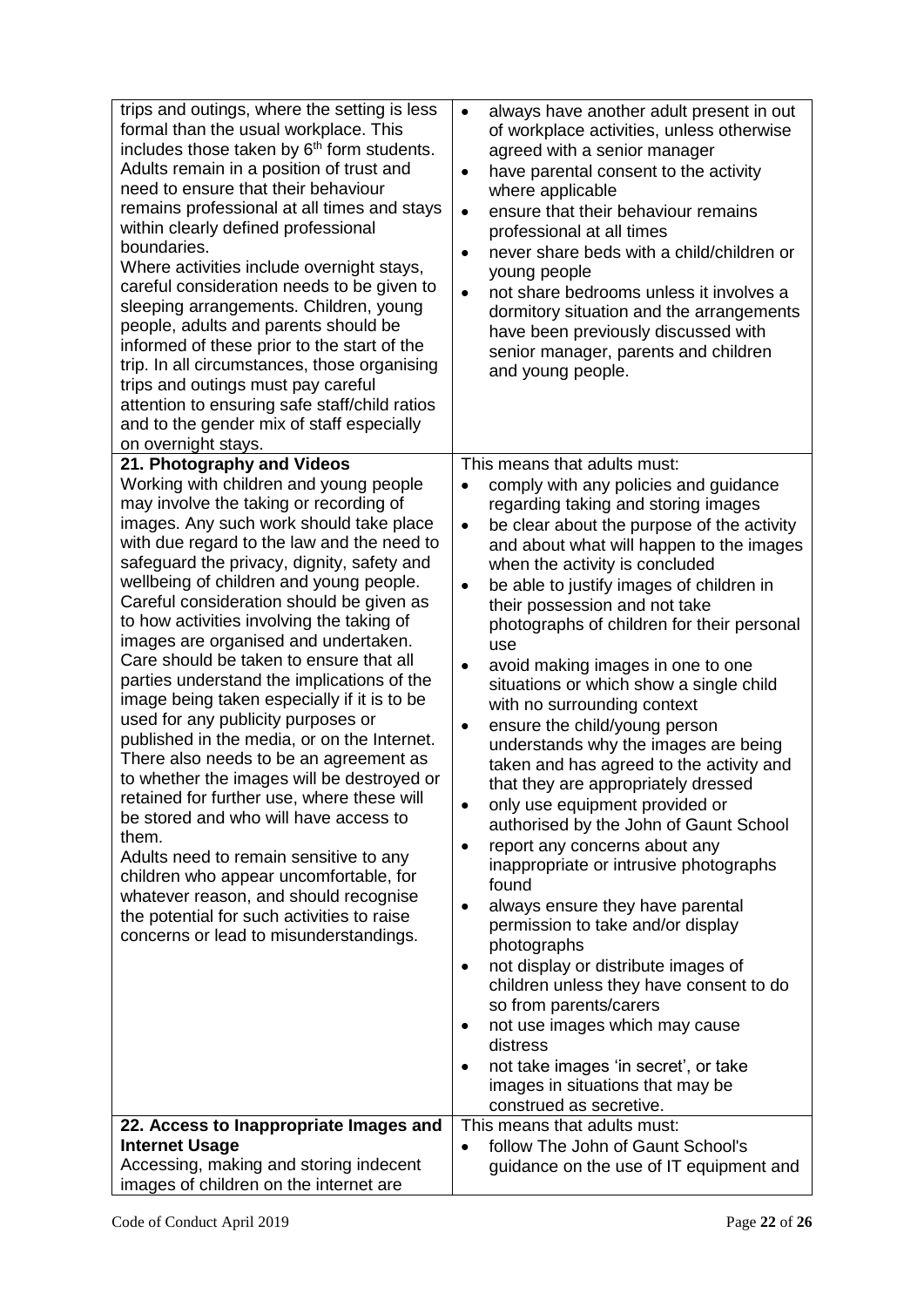| illegal. Adults who do so will be viewed as<br>posing a significant threat to children and<br>raise serious concerns about their<br>suitability to continue to work with children.<br>This will lead to criminal investigation and<br>the individual being barred from working<br>with children and young people, if proven.<br>Where indecent images of children or<br>other unsuitable material are found, the<br>Police and Designated Officer for<br>Allegations (DOFA) must be immediately<br>informed. Adults should not attempt to<br>investigate the matter or evaluate the<br>material themselves, as this may lead to<br>evidence being contaminated which in<br>itself can lead to a criminal prosecution.                                                                                                                                                                                                                                                                                                                                                                                                                              | its Safeguarding and Child Protection<br>Policy<br>not use equipment belonging to their<br>$\bullet$<br>organisation to access adult<br>pornography; neither should personal<br>equipment containing these images or<br>links to them be brought into the<br>workplace<br>seek to ensure that children are not<br>$\bullet$<br>exposed to unsuitable material on the<br>internet<br>ensure that any films or material shown<br>$\bullet$<br>to children and young people are age<br>appropriate<br>ensure that children and young people<br>$\bullet$<br>are not exposed to any inappropriate<br>images or web links. Adults need to<br>ensure that internet equipment used by<br>children has the appropriate controls with<br>regards to access. e.g. personal<br>passwords should be kept confidential. |
|----------------------------------------------------------------------------------------------------------------------------------------------------------------------------------------------------------------------------------------------------------------------------------------------------------------------------------------------------------------------------------------------------------------------------------------------------------------------------------------------------------------------------------------------------------------------------------------------------------------------------------------------------------------------------------------------------------------------------------------------------------------------------------------------------------------------------------------------------------------------------------------------------------------------------------------------------------------------------------------------------------------------------------------------------------------------------------------------------------------------------------------------------|------------------------------------------------------------------------------------------------------------------------------------------------------------------------------------------------------------------------------------------------------------------------------------------------------------------------------------------------------------------------------------------------------------------------------------------------------------------------------------------------------------------------------------------------------------------------------------------------------------------------------------------------------------------------------------------------------------------------------------------------------------------------------------------------------------|
| 23. Sharing Concerns and Recording<br><b>Incidents</b>                                                                                                                                                                                                                                                                                                                                                                                                                                                                                                                                                                                                                                                                                                                                                                                                                                                                                                                                                                                                                                                                                             | This means that adults:<br>should be familiar with the school's                                                                                                                                                                                                                                                                                                                                                                                                                                                                                                                                                                                                                                                                                                                                            |
| Individuals should be aware of The John<br>of Gaunt School's Safeguarding<br>Procedures, including procedures for<br>dealing with allegations against adults.<br>All allegations must be taken seriously and<br>properly investigated in accordance with<br>local procedures and statutory guidance.<br>Adults who are the subject of allegations<br>are advised to contact their professional<br>association. In the event of any allegation<br>being made, to someone other than a<br>manager, information should be clearly<br>and promptly recorded and reported to the<br>DSL or the Headteacher without delay, in<br>accordance with procedures.<br>Adults should always feel able to discuss<br>with their line manager any difficulties or<br>problems that may affect their relationship<br>with children and young people so that<br>appropriate support can be provided or<br>action can be taken. It is essential that<br>accurate and comprehensive records are<br>maintained wherever concerns are raised<br>about the conduct or actions of adults<br>working with or on behalf of children and<br>young people.<br>24. Speaking Up | system for reporting concerns<br>should take responsibility for recording<br>$\bullet$<br>any incident, and passing on that<br>information where they have concerns<br>about any matter pertaining to the<br>welfare of an individual in the workplace<br>The John of Gaunt School has an<br>$\bullet$<br>effective, transparent and accessible<br>system for recording and managing<br>concerns raised by any individual in the<br>workplace                                                                                                                                                                                                                                                                                                                                                              |
| All individuals should be aware of the<br>Speaking Up Procedures designed to deal<br>with the disclosure of information by an<br>employee when the welfare of children or<br>other employees is put at risk, or when                                                                                                                                                                                                                                                                                                                                                                                                                                                                                                                                                                                                                                                                                                                                                                                                                                                                                                                               |                                                                                                                                                                                                                                                                                                                                                                                                                                                                                                                                                                                                                                                                                                                                                                                                            |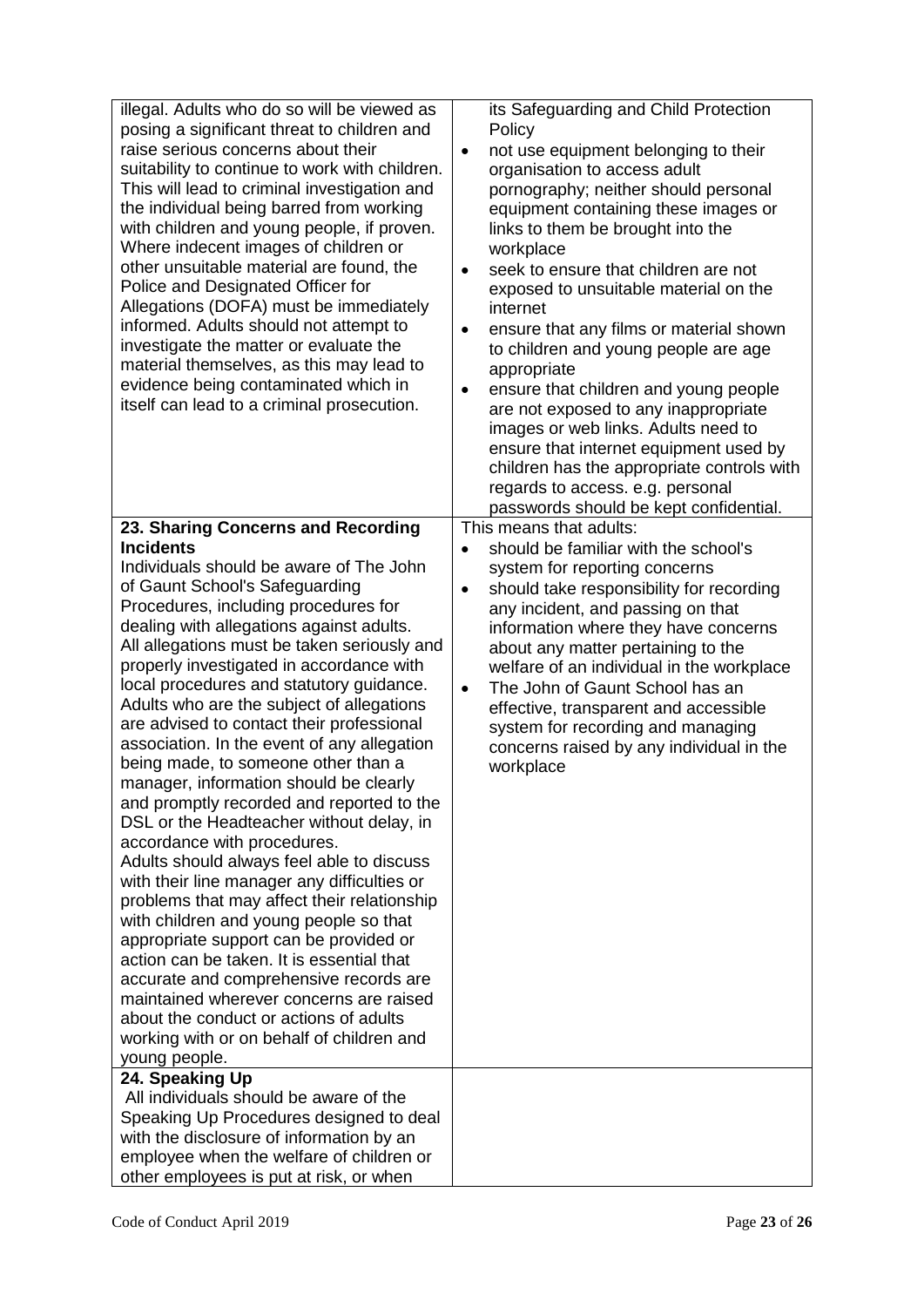| there is some danger, fraud or other      |  |
|-------------------------------------------|--|
| unlawful or unethical conduct in the      |  |
| School.                                   |  |
| It is intended to provide protection to   |  |
| employees who disclose such matters       |  |
| from being subjected to any personal      |  |
| detriment, including being unfairly       |  |
| dismissed from their post as a result.    |  |
| The employee is not expected to prove the |  |
| truth of a disclosure but will need to    |  |
| demonstrate sufficient grounds for their  |  |
| concern.                                  |  |
| 25. Prevent Duty                          |  |
| All staff should be aware of their        |  |
| obligations in relation to preventing     |  |
| radicalisation and ensured they have      |  |
| completed the statutory training.         |  |

## **Frequently asked questions**

## • **What should an employee do if they know that someone is breaching this Code of Conduct?**

Often it is those closest to an organisation who realise that there is something wrong. Sometimes people are reluctant to act upon their concerns because they think that they are being disloyal, or because they are afraid that they might be victimised if they speak up.

The school has in place a Speak Up policy to enable employees to raise concerns in an appropriate manner and to ensure that they do not suffer any detriment as a result of doing so.

## • **Can an employee's partner's business tender for a contract?**

The Code of Conduct does not preclude anyone from having the opportunity to tender for business. However, the process must be, and be seen to be, fair open and transparent. To this end, employees would need to make the Headteacher aware of their interest, take no part in the tendering process and ensure that they do not pass on any information which would give that business any advantage in the process.

## • **Can an employee's relative apply for a job in the school?**

Yes. They can apply and would be considered on the basis of their suitability for the role. They should declare their relationship on the appropriate section of the application form.

If the employee is involved in recruiting for the role they should not be involved in any stage of the appointment and should disclose the relationship as soon as they are aware that their relative or close personal friend is applying for the role so that someone else can be assigned to the appointments process.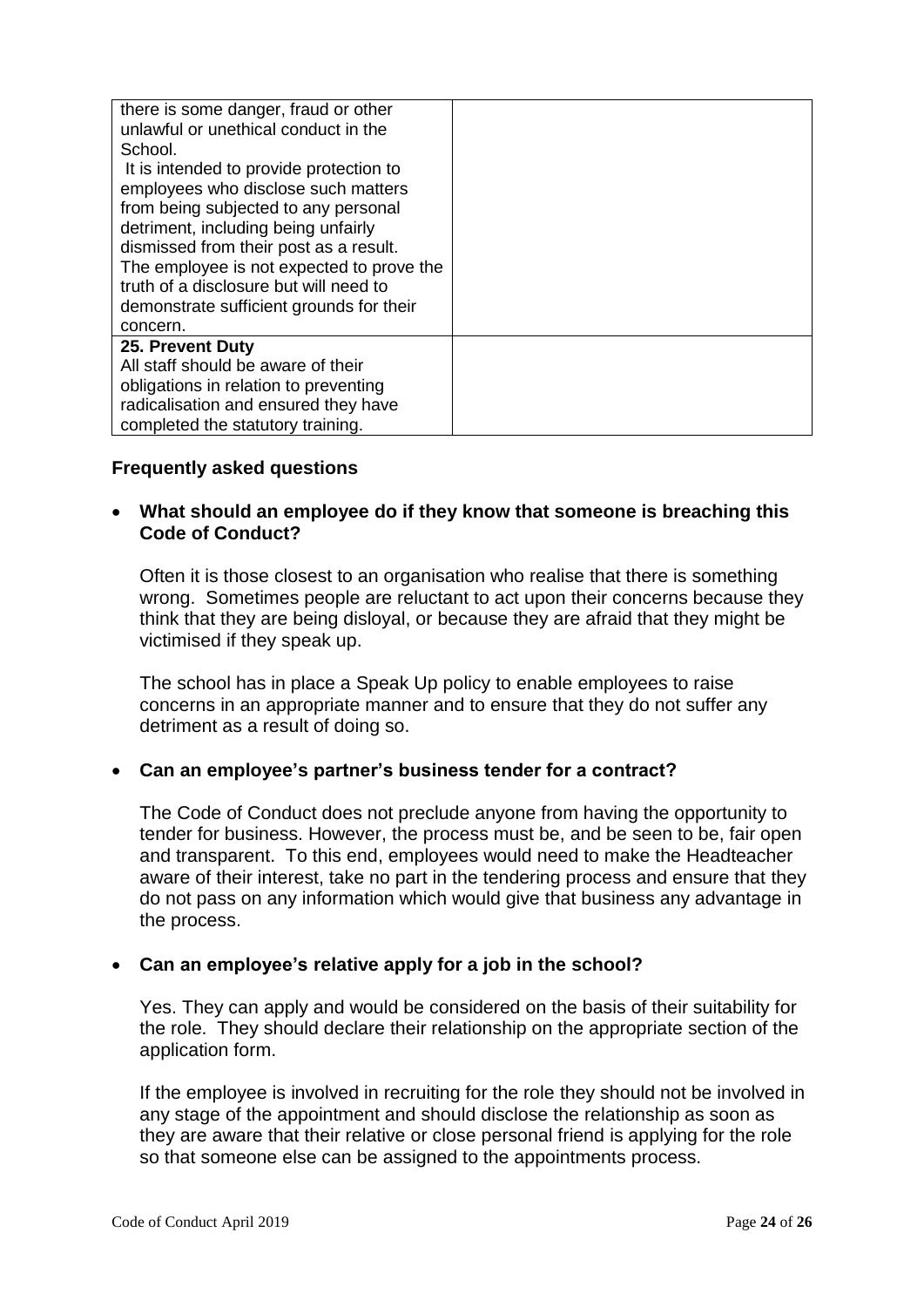## • **Can an employee take a second job?**

All staff should consult their Headteacher prior to taking on any additional work.

In all circumstances employees must remember:

- They should not do work which is in direct competition with the school;
- The work they are doing should not bring the school into disrepute:
- They may not act as a "go-between" between the school and the other business;
- They must not undertake other work when they are on duty for the school, including during standby or call out duties unless the work can be undertaken from home;
- That they are responsible for ensuring they get enough rest and do not exceed working time regulations, particularly where the current role is undertaken on a full-time basis.

#### • **What if a pupil buys an employee a box of chocolates – should they accept them?**

Generally, gifts which are of low value (under £25) can be accepted. Employees should be guided by school procedures and by common sense.

#### • **Can employees accept discounts because they work for the school?**

Any other discount offered should be treated in the same way as gifts and hospitality and generally should not be accepted.

#### • **Can employees campaign for a political party outside of work?**

Employees may campaign on behalf of a political party however when engaged on school business they must remain politically neutral and not allow their personal or political views to interfere with their duties.

#### • **What types of interests should be declared?**

An interest is anything which could cause a reasonable member of the public, knowing all facts, to think that an employee might be influenced when making a decision in the course of their work.

Interests could include:

- Land or property ownership
- Relationships with people involved
- Acting as a governor for another school
- Involvement with an organisation or pressure group which may oppose a school policy

Individuals are free to take part in activities organised and authorised by the Trade Unions without declaring an interest.